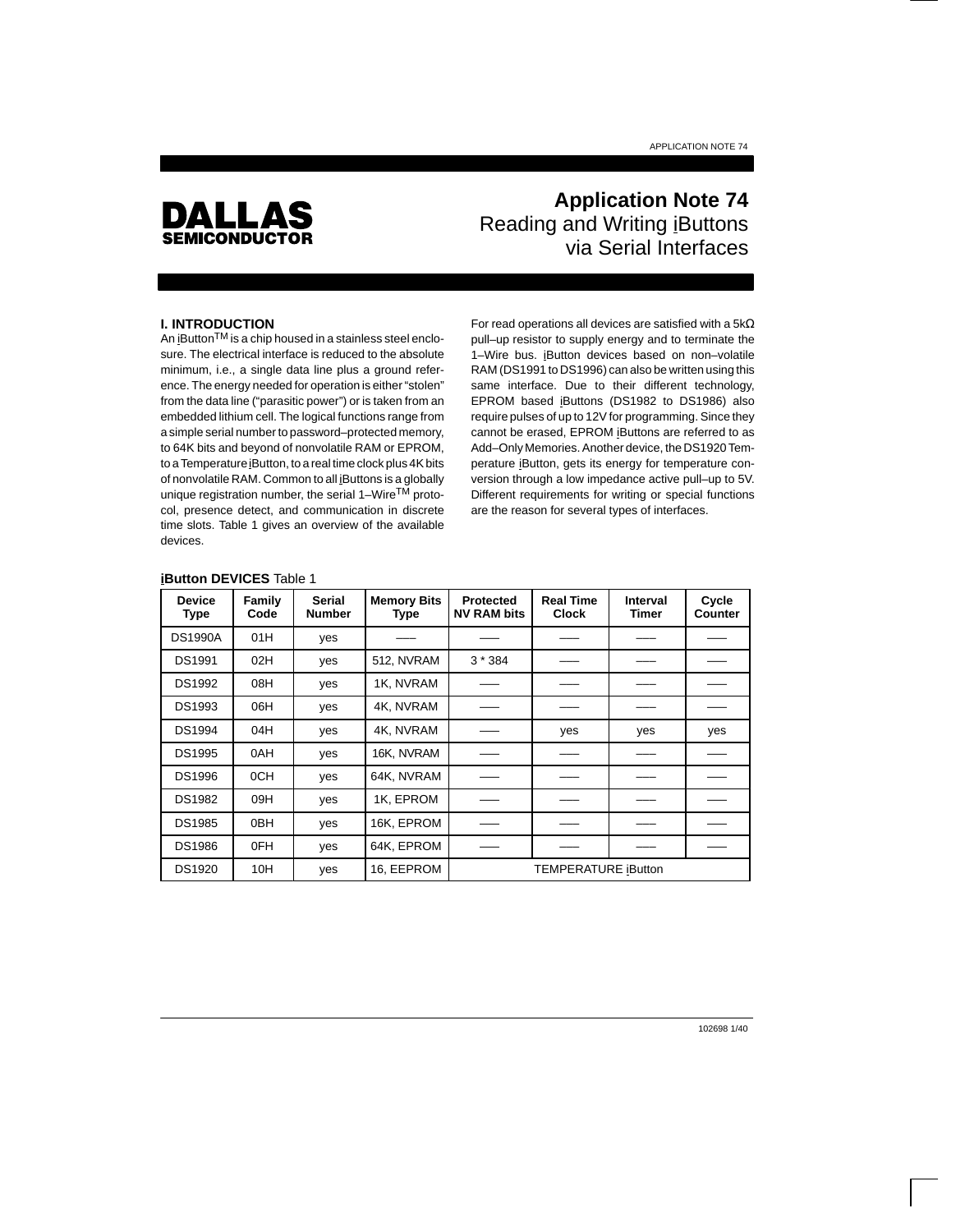## **II. 1–WIRE INTERFACE**

#### **A. General Information**

iButtons are self–timed silicon devices. The timing logic provides a means of measuring and generating digital pulses of various widths. Data transfers are bit–sequential and half–duplex. Data can be interpreted as commands (according to the prearranged format identified by the family code) that are compared to information already stored in the iButton to make a decision, or can simply be stored in the iButton for later retrieval. iButtons are considered slaves, while the host reader/writer is considered a master.

#### **B. DC Requirements**

iButtons operate in an open drain environment on voltage levels ranging from 2.8V (minimum pull–up voltage) to 6V (maximum pull–up voltage). All voltages greater than 2.2V are interpreted as logic 1 or HIGH, voltages less than 0.8V are considered as logic 0 or LOW. The pull–up voltage must be a minimum of 2.8V to recharge an internal storage capacitor that is used to supply power during periods when the data line is low. The size of this capacitor is about 800 pF. This capacity is seen for a short time when an iButton is contacted by a probe. After the capacitor is charged, only a very small fraction of this capacity is recognizable, according to the charge required to refill to full charge. The total time constant to charge the capacitor is defined by the capacitor itself, the internal resistances of about 1 kΩ, the resistance of the cable and contacts, the cable capacitance, and the resistor pulling up the data line.

### **C. AC Requirements**

Timing relationships in iButtons are defined with respect to time slots. Because the falling slope is the least sensitive to capacitive loading in an open drain environment, iButtons use this edge to synchronize their internal timing circuitry. By definition the active part of a 1–Wire time slot ( $t_{SLOT}$ ) is 60 µs. After the active part of the time slot, the data line needs to be inactive for a minimum of 1  $\mu$ s at a voltage of 2.8V or higher to recharge the internal capacitor.

Under nominal conditions, an iButton will sample the line 30 µs after the falling edge of the start condition. The internal time base of iButton may deviate from its nominal value. The allowed tolerance band ranges from 15 µs to 60 µs. This means that the actual slave sampling may occur anywhere between 15 and 60 us after the start condition, which is a ratio of 1 to 4. During this time frame the voltage on the data line must stay below  $V_{ILMAX}$  or above  $V_{IHMIN}$ .

#### **C.1. Write Time Slots**

In the 1–Wire system, the logical values of 1 and 0 are represented by certain voltage levels in special waveforms. The waveforms needed to write commands or data to iButtons are called write–1 and write–0 time slots. The duration of a low pulse to write a 1 ( $t_{LOW1}$ , Figure 1) must be shorter than 15  $\mu$ s. To write a 0, the duration of the low pulse ( $t_{LOW0}$ , Figure 2) must be at least 60 µs to cope with worst–case conditions.

The duration of the active part of a time slot can be extended beyond 60 µs. The maximum extension is limited by the fact that a low pulse of a duration of at least eight active time slots (480 µs) is defined as a Reset Pulse. Allowing the same worst–case tolerance ratio, a low pulse of 120 µs might be sufficient for a reset. This limits the extension of the active part of a time slot to a maximum of 120  $\mu$ s to prevent misinterpretation with reset.

At the end of the active part of each time slot, iButton needs a recovery time t<sub>REC</sub> of a minimum of 1  $\mu$ s to prepare for the next bit. This recovery time is the inactive part of a time slot, since it must be added to the duration of the active part to obtain the time it takes to transfer one bit. The wide tolerance of the time slots and the non–critical recovery time allow even slow microprocessors to meet the timing requirements for 1–Wire communication easily.

102698 2/40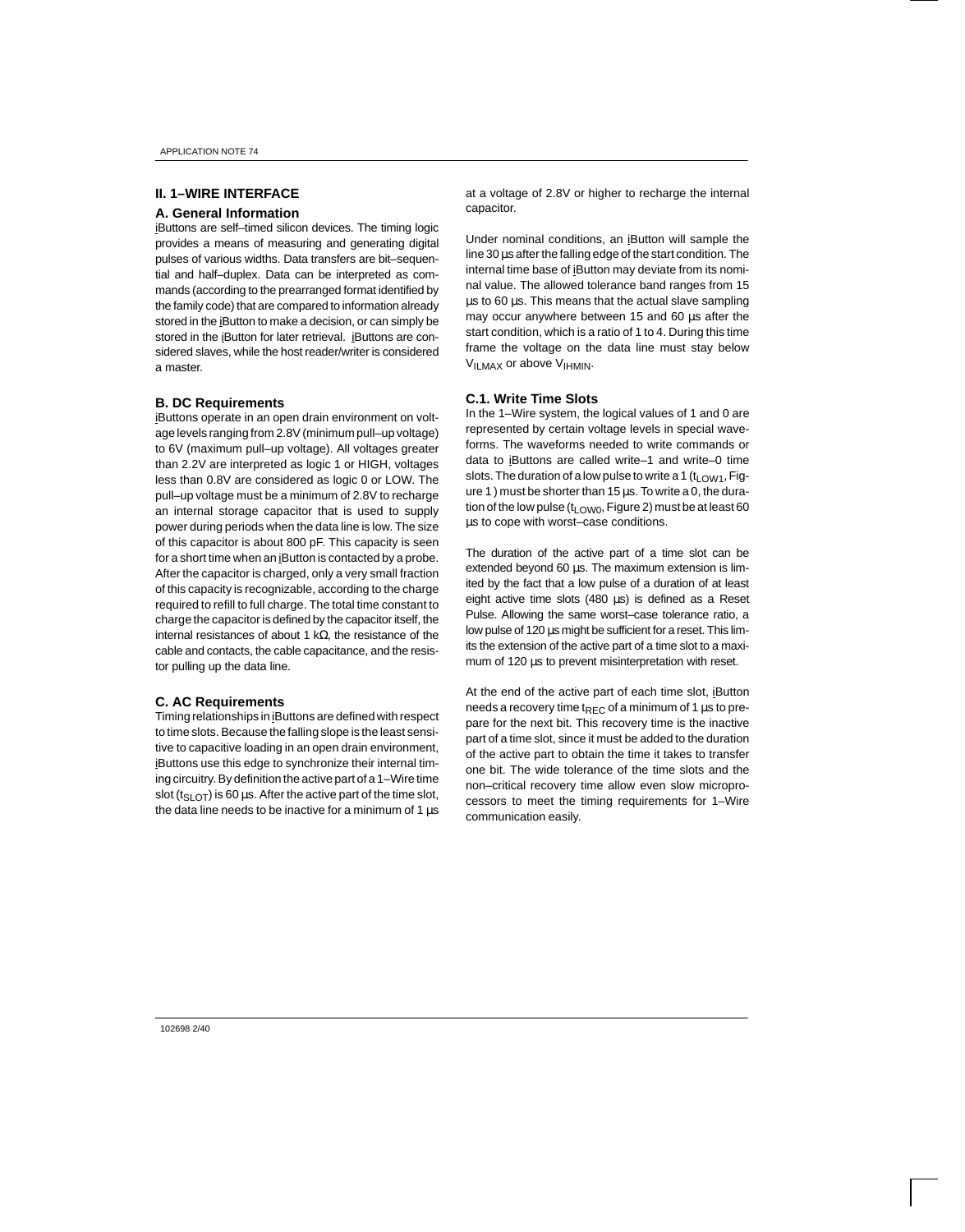**WRITE–ONE TIME SLOT** Figure 1



**WRITE–ZERO TIME SLOT** Figure 2



102698 3/40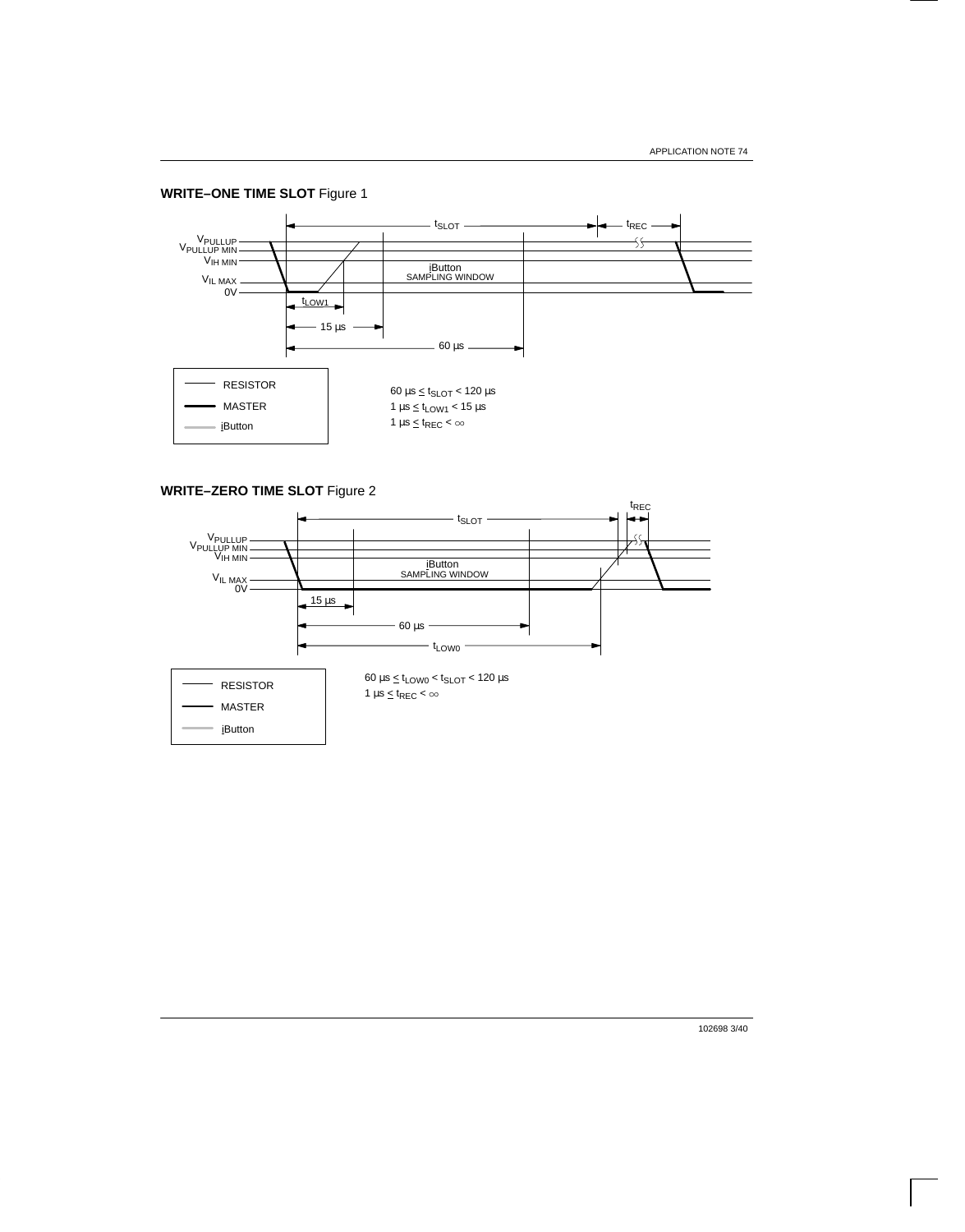## **C.2. Read Time Slots**

Commands and data are sent to iButtons by combining Write–Zero and Write–One time slots. To read data, the master has to generate Read–Data time slots to define the start condition of each bit. The Read–Data time slot looks essentially the same as the Write–One time slot from the master's point of view. Starting at the high–to– low transition, the iButton sends one bit of its addressed contents. If the data bit is a 1, the iButton leaves the pulse unchanged. If the data bit is a 0, the iButon will pull the data line low for  $t_{RDV}$  or 15  $\mu$ s (Figure 3). In this time frame data is valid for reading by the master. The duration  $t_{\text{LOWR}}$  of the low pulse sent by the master should be a minimum of 1 µs with a maximum value as short as possible to maximize the master sampling window. In order to compensate for the cable capacitance of the 1–Wire line the master should sample as close to  $15 \,\mu s$ after the synchronization edge as possible. Following  $t_{RDV}$  there is an additional time interval,  $t_{RELEASE}$ , after which the iButton releases the 1-Wire line so that its voltage can return to  $V_{\text{PULLUP}}$ . The duration of t $_{\text{RELEASE}}$ may vary from 0 to 45 µs; its nominal value is 15 µs.

#### **C.3. Reset and Presence Detect**

The Reset Pulse provides a clear starting condition that supersedes any time slot synchronization. It is defined as a single low pulse of minimum duration of eight time slots or 480  $\mu$ s followed by a Reset-high time t<sub>RSTH</sub> of another 480 µs (Figure 4). After a Reset Pulse has been sent, the iButton will wait for the time  $t_{PDH}$  and then generate a Presence Pulse of duration t<sub>PDL</sub>. No other communication on the 1–Wire bus is allowed during  $t_{RSTH}$ . The Presence Pulse can be used to trigger a hardware interrupt or to automatically power up equipment like Touch Pens. If an iButton is disconnected from the probe, it will pull its data line low via an internal current source of 5  $\mu$ A. This simulates a Reset Pulse of unlimited duration. As soon as the iButton detects a high level on the data line, it will generate a Presence Pulse.

The nominal values are 30  $\mu$ s for t<sub>PDH</sub> and 120  $\mu$ s for t<sub>PDL</sub>. With the same worst–case tolerance band, the measured  $t_{\text{PDH}}$  value indicates the internal time base of the fastest device. The sum of the measured t<sub>PDH</sub> and  $tp_{DL}$  values is five times the internal time base of the slowest device. If there is only one device on the line, both values will deviate in the same direction. This correlation can be used to build an adaptive system. Special care must be taken to recalibrate timing after every reset since the individual timing characteristics of the devices vary with temperature and load.

The accuracy of the time measurements required for adaptive timing is limited by the characteristics of the master's input logic, the time constant of the 1–Wire line (pullup resistor x cable capacitance) and the applied sampling rate. If the observed rise time or fall time exceeds 1 µs or the highest possible sampling rate is less than 1 MHz, adaptive timing should not be attempted.

#### **C.4. Example Pulse Train**

For illustrative purposes, a reference pulse train has been defined (Figure 5) to explain how the waveforms are generated rather than showing a complete session. It starts with a reset sequence including a Presence Pulse. Further time slots show all waveforms of reading and writing 1s and 0s. Any communication session can be constructed from the waveforms of this pulse train.

102698 4/40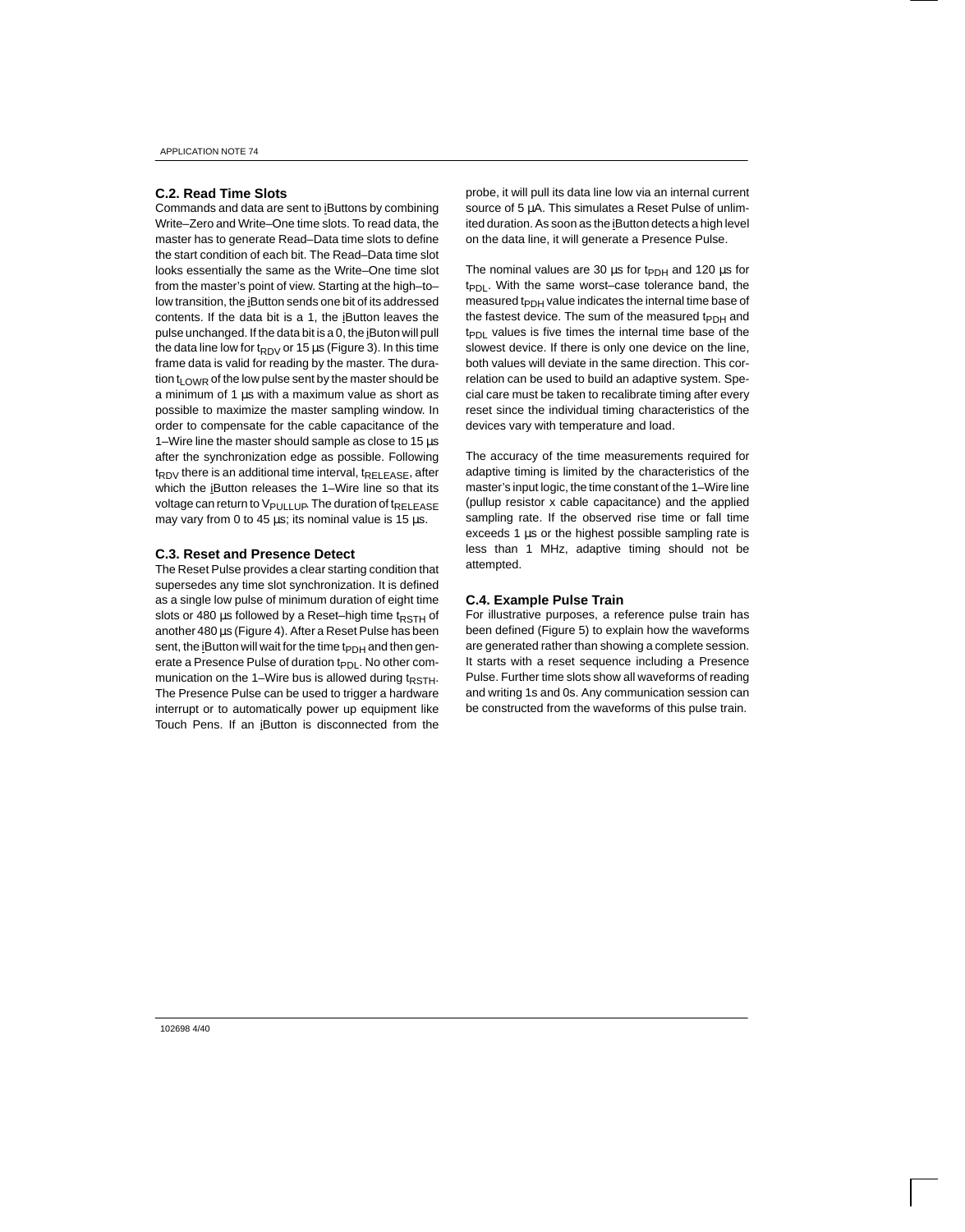

**RESET AND PRESENCE PULSE** Figure 4



 $*$  In order not to mask interrupt signalling by other devices on the 1–Wire bus, t<sub>RSTL</sub> + t<sub>R</sub> should always be less than 960 µs.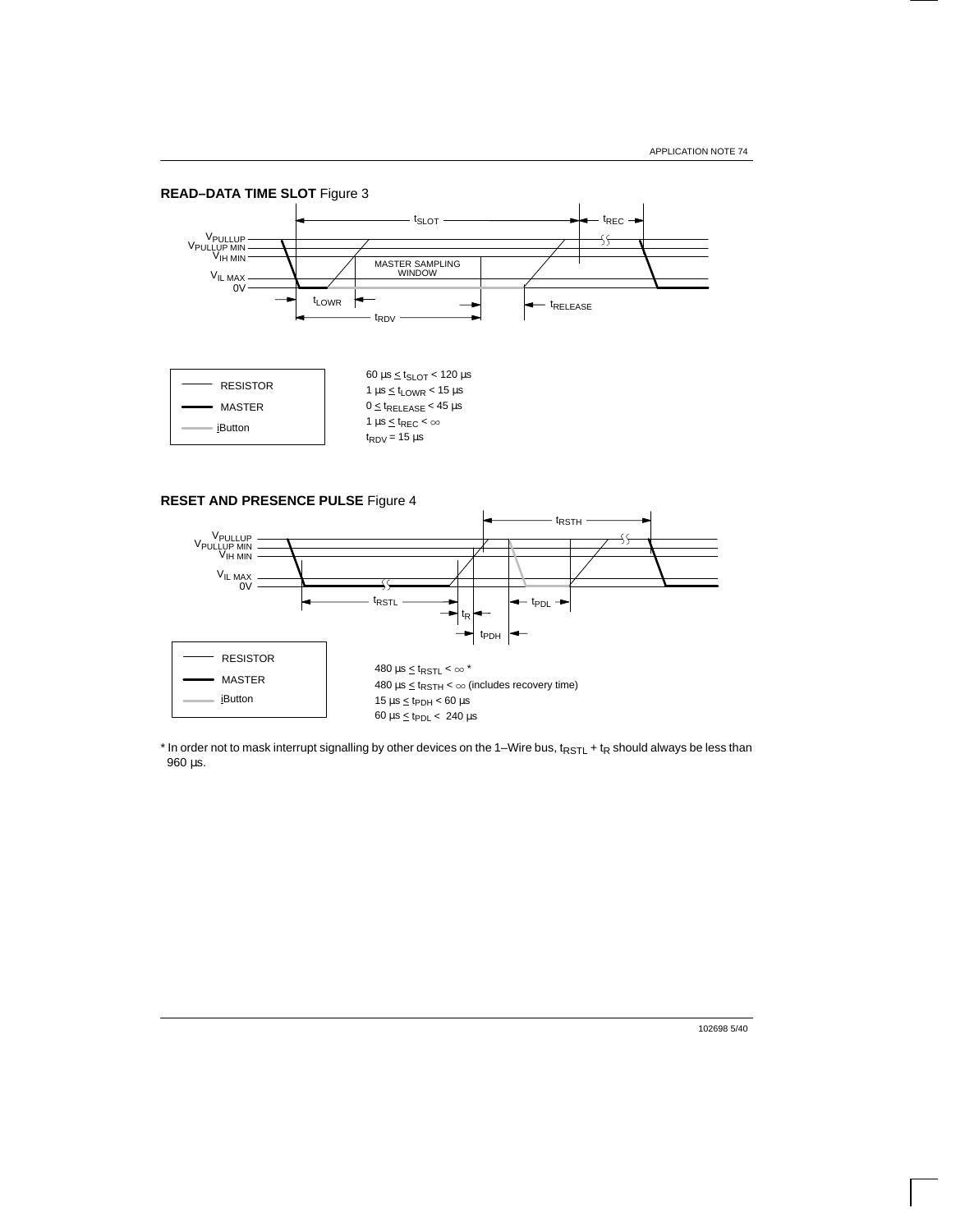APPLICATION NOTE 74



102698 6/40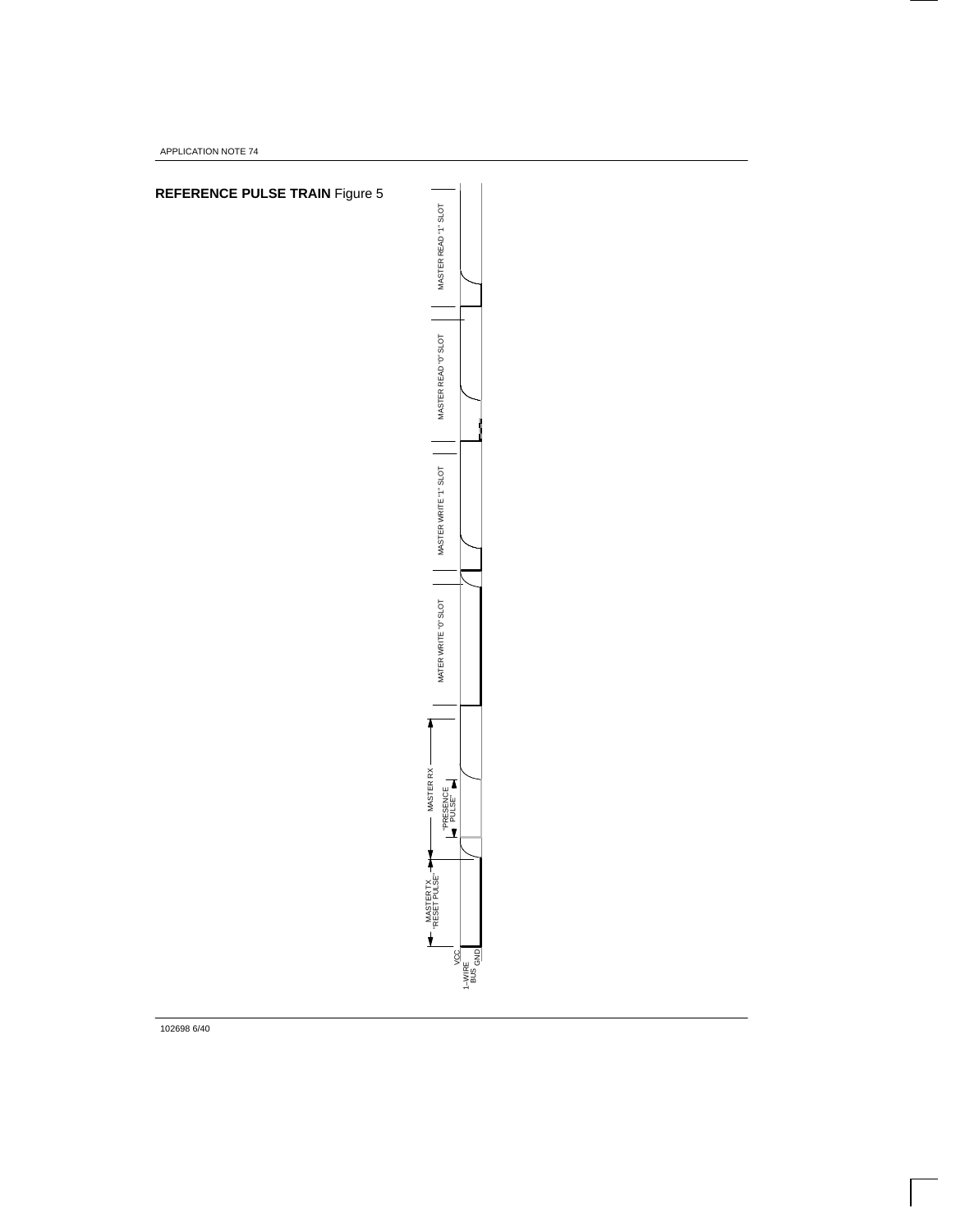## **III. FUNDAMENTALS**

#### **A. TTL Interface**

This category includes all logic families and microprocessors that use positive logic with a maximum 0.8V for a logical 0 or LOW and a minimum of 2.2V for a logical 1 or HIGH. These voltages combined with a current source capability of at least 1 mA and a sink capability of more than 4 mA interface to a broad class of digital electronics.

Since the 1–Wire bus is an open drain system, an open drain/collector driver is required to connect the output port to the bus (Figure 6). This driver can be a general purpose NPN transistor with a resistor connected between base and output port or an n–channel MOS-FET or any open drain/collector driver available in the logic family as long as the pullup voltage is equal to the driver voltage. Even a tri–state driver with its logic input tied to ground can be used, connecting the output gate to the tri–state control input. Depending on the characteristics of the driver (inverting/non–inverting), it may be required to complement the logic value of the output gate to compensate for the driver's signal inversion.

Reading from the 1–Wire bus can usually be accomplished by directly connecting the 1–Wire bus to the input port of the master. If the pullup–voltage of the 1–wire bus is too low or if the capacity of the cable produces slopes too slow for the logic family, it may be required to employ a comparator as interface and to adjust the reference voltage to optimize noise margins and timing characteristics. If the comparator inverts the signal, this inversion needs to be compensated by the software.

Generally it is recommended to test this type of interface carefully, starting with reset pulses generated by software and watching the slopes with an oscilloscope. If the timing specifications of Figure 4 are met, and the presence pulse is seen, one may proceed and test the software to generate the Write–Zero and Write–One time slots. After this works properly, the next step is reading the ROM. This is done by performing a reset cycle first, followed by 2 Write–One time slots, 2 Write– Zero time slots, 2 Write–One time slots and 2 Write– Zero time slots (this is equivalent to sending 33H, least significant bit first). After this, 64 Read Data time slots need to be generated.

Since all timing depends on the clock frequency of the microcontroller, it is required to count the number of clock cycles for the execution of each command within the loop. The level of an output pin of a microprocessor will usually not change at the end of a command, but a few clock cycles earlier. The actual reading from any input pin also occurs some clock cycles before the end of the command. If the description of the microprocessor does not give sufficient details on this, a test series with different clock frequencies may be required. As long as the microprocessor is executing time–sensitive code, i.e., reading from the 1–Wire bus or writing to it, jumps or calls may occur only while the 1–Wire bus is idle. Interrupts from other sources than the 1–Wire bus must be disabled.

## **B. RS232 Interface**

This section covers all interfaces that use a special controller to generate all timing and reference signals required for serial communication. The typical controller for this type of interface is the UART 8250. It relieves the microprocessor of the burden of time–critical software execution. The microprocessor simply puts the character code to be transmitted into the transmit register of the UART and the UART will do the work. A character is received by the microprocessor just by reading the UART's receive register. If the serial transmission is finished or if there is data for the microprocessor, this condition is signalled by the UART through flags that can be polled or by interrupts.

To function properly, the UART requires configuration with respect to baud rate, number of data bits per character, parity and number of start and stop bits. These terms are common for serial communication, but fit the needs of 1–Wire networks with their time slots and separate synchronization if a bit rather than a character is framed by the start condition. For 1–Wire communication the UART is set up for a high baud rate and each character delivered by the UART represents a bit on the 1–Wire bus. The microprocessor must separate the bits of a byte, least significant bit first, and write them as appropriate characters to the UART. To read data, the microprocessor has to assemble the bits received through characters back into bytes. These functions are not time–sensitive and can easily be programmed in a high level language.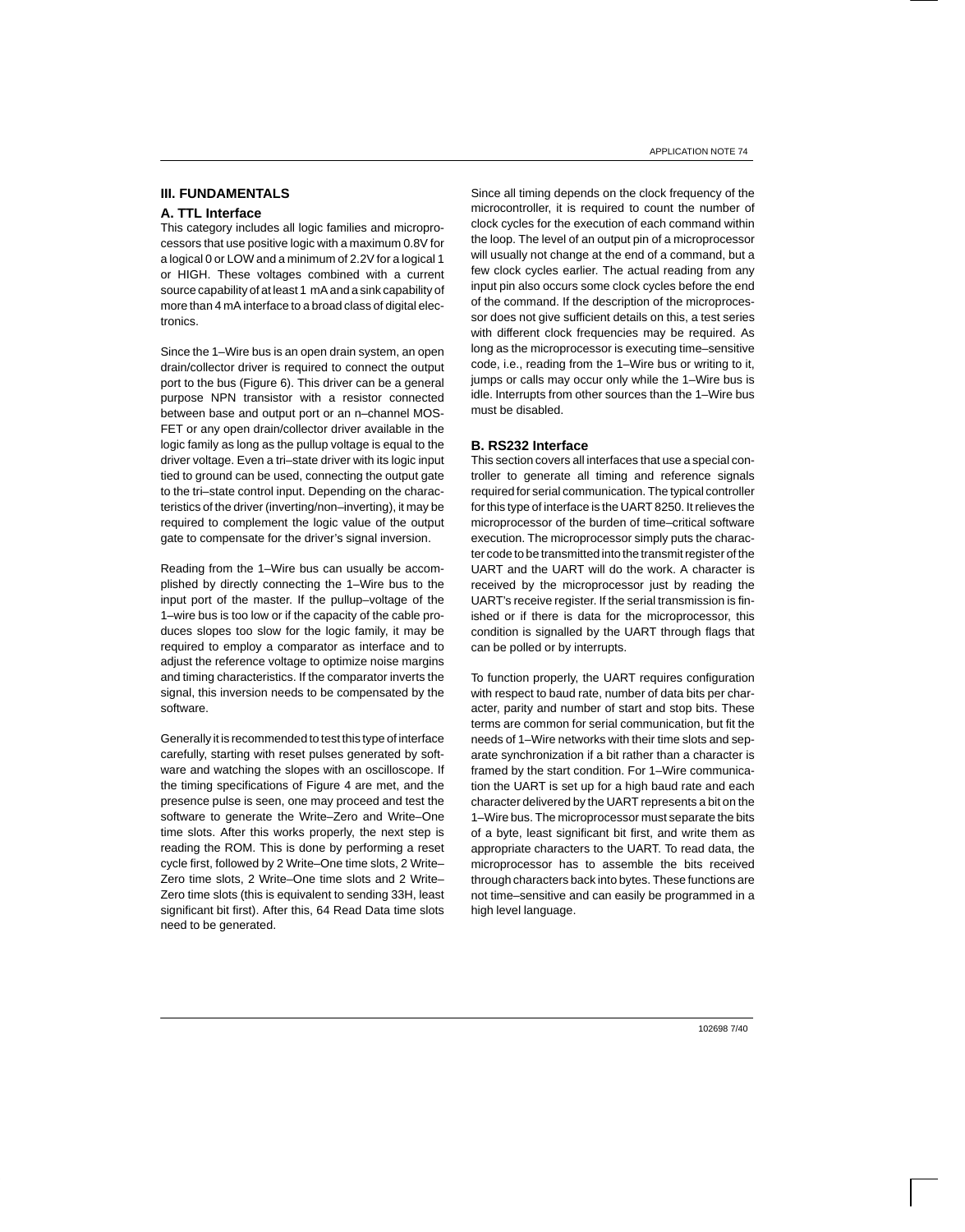## **TTL INTERFACING** Figure 6



#### **RS232 Conventions**

Unlike TTL logic, RS232 has been established to transport data over long lines. Therefore different current drive characteristics and higher voltages are required to represent the logic levels 0 and 1.

The values to be expected are:

+3V to +15V for 0,

which is identical to the polarity of the start bit and –3V to –15V for 1,

which is identical to the polarity of the stop bit and the idle state. The voltage range from –3V to +3V is undefined.

All voltages are measured with respect to ground. The receive channel and the transmit channel are indepen-

dent wires, called RXD and TXD. Since RS232 ports are often used for communication via phone lines, several control signals are also included in the standard. Not all of these control signals need to be implemented with a communication device. For 1–Wire applications only the control signals DTR (Data Terminal Ready) and RTS (Request to send) are needed. Other signals often found with RS232 are DSR (Data Set Ready), which is the response to DTR, and CTS (Clear To Send), which is the response to RTS. How these signals are provided on a connector is detailed in Table 2. Full documentation on RS232 is beyond the scope of this application note. For a complete description please refer to other literature.

| <b>SIGNAL</b> | $9 - PIN$<br><b>CONNECTOR</b> | $25-PIN$<br><b>CONNECTOR</b> | <b>DESCRIPTION</b>     | <b>FUNCTION</b> |
|---------------|-------------------------------|------------------------------|------------------------|-----------------|
| <b>RXD</b>    | 2                             | 3                            | Receive Data           | input           |
| <b>TXD</b>    | 3                             | 2                            | <b>Transmit Data</b>   | output          |
| <b>DTR</b>    | 4                             | 20                           | Data Terminal Ready    | output          |
| <b>RTS</b>    |                               | 4                            | <b>Request to Send</b> | output          |
| <b>GND</b>    | 5                             |                              | Ground                 | (reference)     |
| <b>DSR</b>    | 6                             | 6                            | Data Set Ready         | input           |
| <b>CTS</b>    | 8                             | 5                            | Clear to Send          | input           |

Table 2

102698 8/40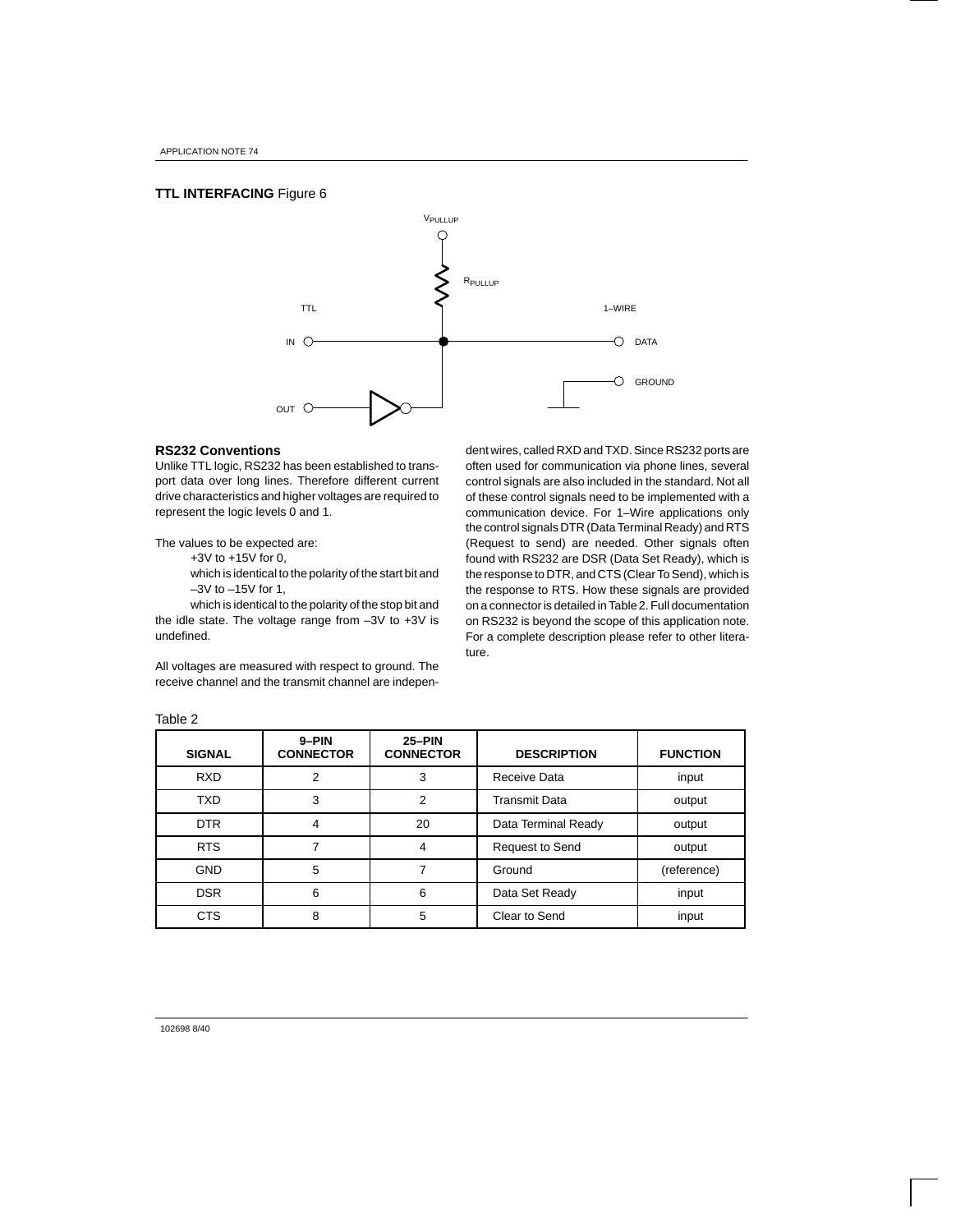#### **Hardware Simplified Model**

The standard hardware of a RS232 interface is shown in Figure 7a. The UART is hooked to the system bus like an 8–bit memory device. The three address inputs A0 to A2 make the UART appear as a block of 8 read/write memory locations. On the other side there are the serial communication signals and the control signals mentioned above. Since the UART is a 5V device, special drivers and receivers for handling higher voltages are required. Circuit diagrams of bipolar integrated drivers (1488) and receivers (1489) are shown on Figures 7b and 7c. CMOS drivers and receivers are also available as standard products.

By design, the output current of an RS232 driver is limited to ±10 mA typically. Since the voltage definitions for 1 and 0 on the RS232 channel are reversed with respect to the conventions of positive logic, RS232 drivers and receivers are actually inverting devices. The inversion in the transmit channel is compensated through an inversion in the receive channel. Thus a 1 written to the transmit register will appear as a 1 at the serial output, as –15V at TXD, as a 1 at the serial input of the receiver and finally be read as a 1 in the receive register of the receiving UART.

For energy efficiency with battery operated equipment, the RS232 drivers and receivers are often replaced by simple 5V inverting drivers. This is definitely not compatible with the RS232 standard, but may be sufficient to control a modem or to transfer data through a short cable. Interfaces like this are called 5V RS232 within this application note. They run on the same software as the standard RS232, but are electrically almost the same as the TTL interface.

#### **Programmer's Model**

To write software for the 8250 UART one must know the basic address where the registers of the UART are hardwired to. This address is generally an equipment specific variable, and therefore will be referenced by the name SPA (Serial Port Address) rather than by a physical address. Of the 8 theoretically accessible addresses within the UART only 7 are really implemented, using the relative addresses 0 to 6. The names of these registers are as follows:

address:

SPA +0 Receive (read)/Transmit (write) Data Register

- +1 Interrupt Enable Register
- +2 Interrupt Identification Register (read only)
- +3 Line Control Register
- +4 Modem Control Register
- +5 Line Status Register
- +6 Modem Status Register

The meaning of the UART's control bits and their position within the control registers is detailed in Figure 8. For 1–Wire communication, the Interrupt Identification Register and Modem Status Register are not used.

To define the speed or baud rate of a serial communication, there is a 16 bit register, called Divisor Latch. This register is accessed as two bytes using the same addresses as the Data Register (least significant byte) and the Interrupt Enable Register (most significant byte). To access the Divisor Latch, the Divisor Latch Access Bit DLAB must be set to 1. DLAB is the most significant bit of the Line Control Register. As long as DLAB is set, the Data Register and the Interrupt Enable Register are not accessible. For the commonly used crystal frequency of 1.8432 MHz, the divisor latch must contain a number between 2304 (900hex, 50 bps) and 1 (115.2k bps).

#### **1–Wire Communication through the UART**

As mentioned above, to write one bit to the 1–Wire bus, the UART is programmed to transmit one character. Since the receive and transmit channels of the UART are operating independently, but using the same communication setup, reading from and writing to the 1–Wire bus can occur at the same time. The start condition generated at the UART's serial output is fed to the 1–Wire bus and is simultaneously returned to the serial input, triggering the process of reading one character. The waveform is completely defined by the baud rate, the polarity of the start and stop bits and the bit pattern of the character. The serial output of the UART is high (~ 5V, idle) between characters, low (~0V) for the start bit and equal to the value of the data bit being transmitted. An idle (~5V) to low (~0V) transition at the UART's serial input triggers the process of receiving a character. The first bit is understood as start bit; the remaining bits are shifted into the receive register in the same polarity as they arrive at the serial input. Bits received after the receive register is full, are ignored.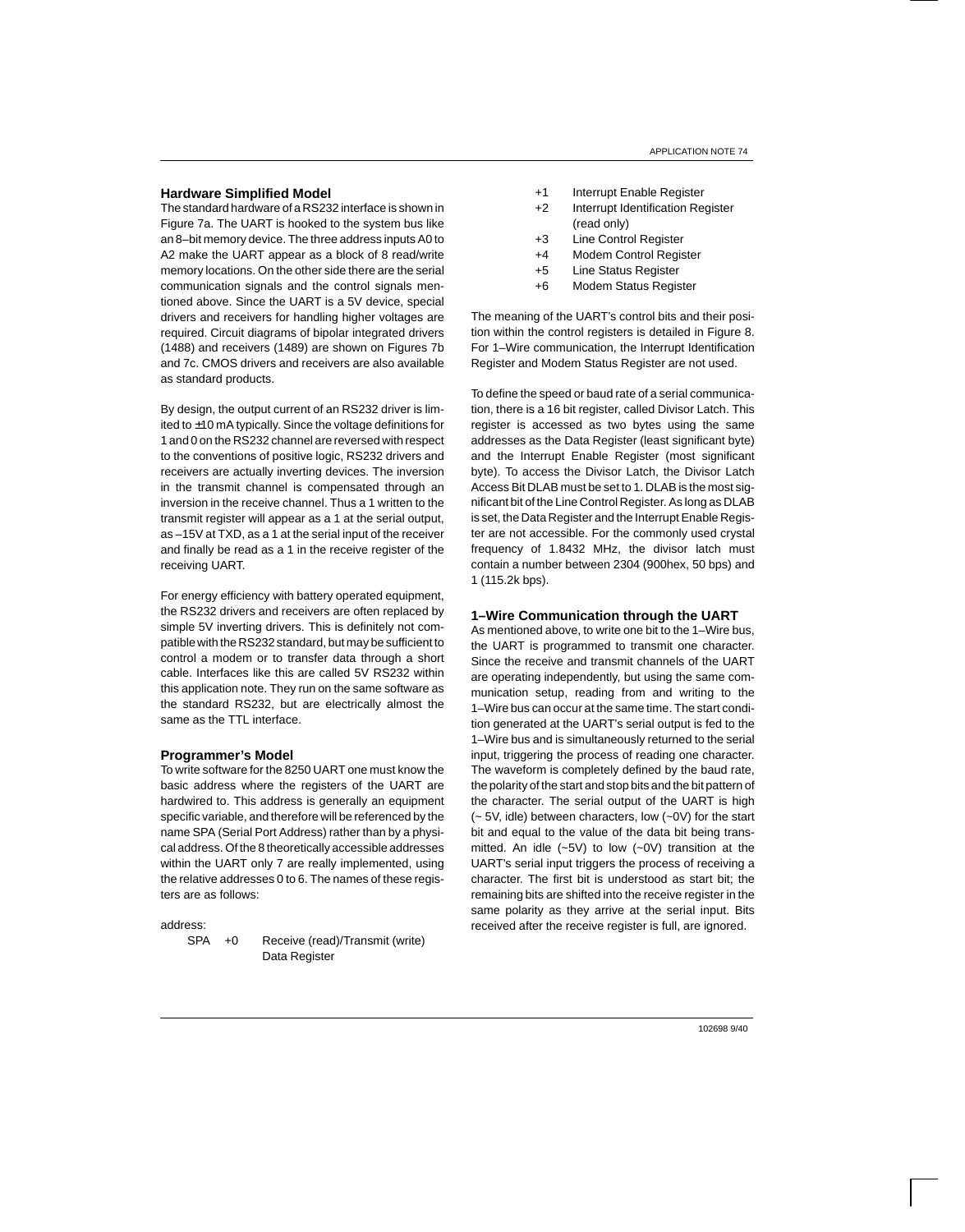# **HARDWARE OVERALL CONCEPT** Figure 7a



102698 10/40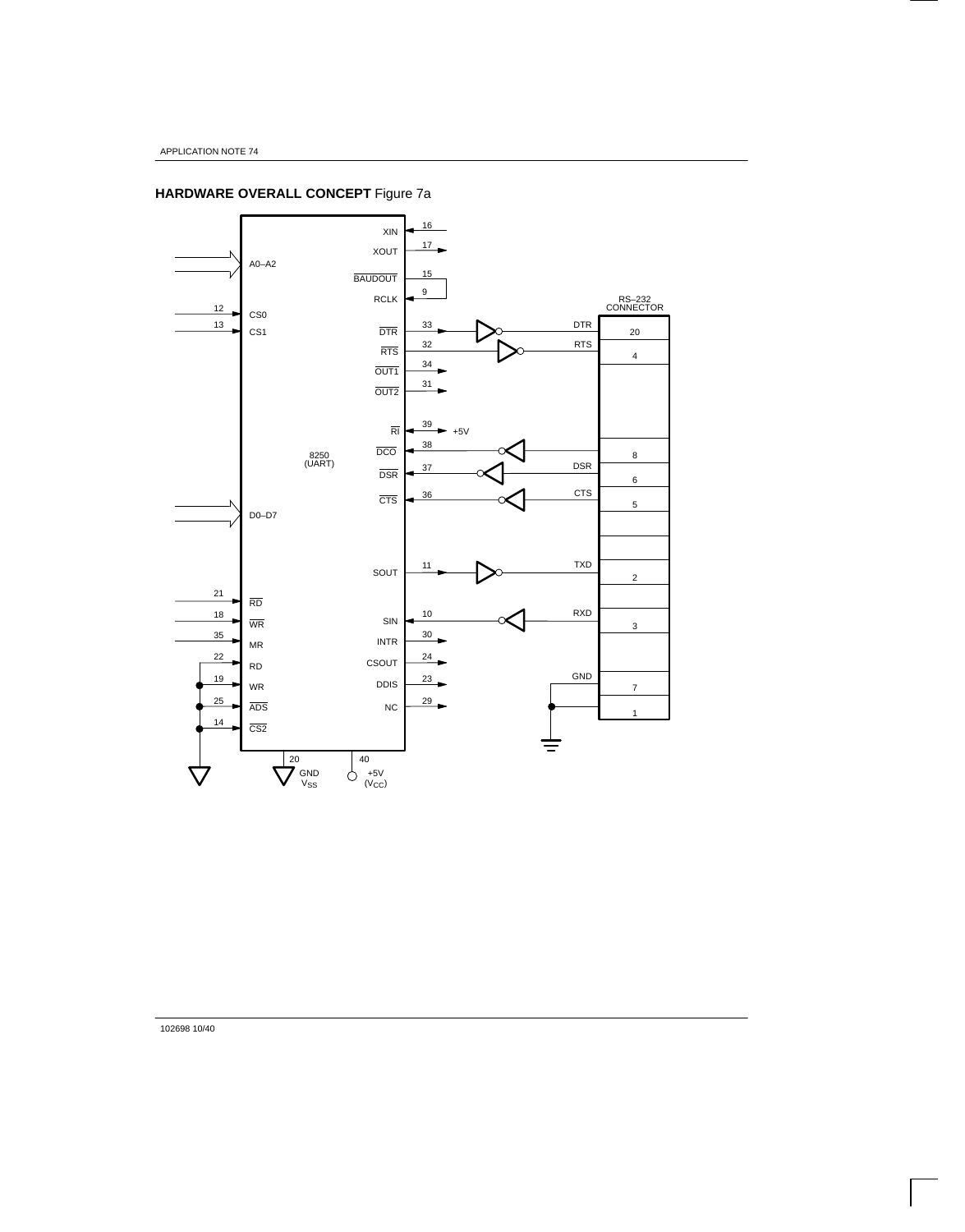

## **TYPICAL RECEIVER** Figure 7c



102698 11/40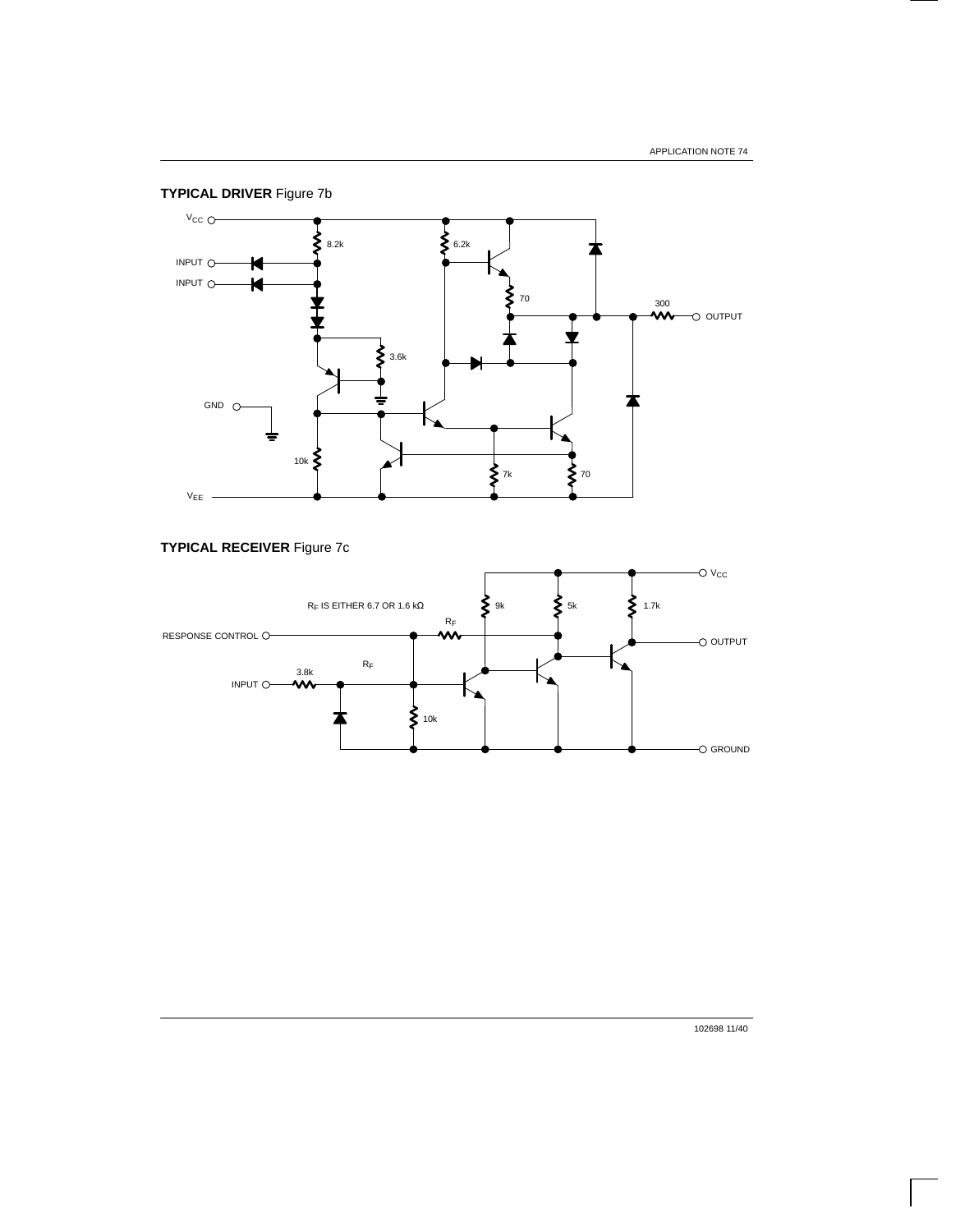| Figure 8  |                                                    |                                                                  |                                                  |                                 |                                          |                                           |                                |                                   |          |
|-----------|----------------------------------------------------|------------------------------------------------------------------|--------------------------------------------------|---------------------------------|------------------------------------------|-------------------------------------------|--------------------------------|-----------------------------------|----------|
|           | BIT <sub>7</sub>                                   | BIT <sub>6</sub>                                                 | BIT <sub>5</sub>                                 | BIT <sub>4</sub>                | BIT <sub>3</sub>                         | BIT <sub>2</sub>                          | BIT <sub>1</sub>               | BIT <sub>0</sub>                  |          |
| $SPA + 1$ | <b>bit 15</b>                                      | baud rate divisor most significant byte<br>bit 8                 |                                                  |                                 |                                          |                                           |                                |                                   |          |
| $SPA + 0$ | bit 7                                              | baud rate divisor least significant byte<br>bit 0                |                                                  |                                 |                                          |                                           |                                |                                   |          |
| $SPA + 0$ |                                                    |                                                                  |                                                  | receive/transmit data register  |                                          |                                           |                                |                                   | $DLAB=0$ |
| $SPA + 1$ | $\Omega$                                           | $\Omega$<br>$\Omega$<br>Interrupt enable; 0=disabled<br>$\Omega$ |                                                  |                                 |                                          |                                           |                                | $DLAB=0$                          |          |
| $SPA + 2$ | $\Omega$                                           | $\Omega$                                                         | $\Omega$                                         | $\Omega$                        | $\Omega$                                 | Interrupt ident. register, not<br>used    |                                |                                   |          |
| $SPA + 3$ | DLAB.<br><b>Divisor</b><br>Latch<br>Address<br>Bit | Set<br>Break.<br>$0 = dis -$<br>abled                            | <b>Stick</b><br>Parity,<br>$0 =$ dis-<br>abled   | Fven<br>Parity<br>don't<br>care | Parity<br>Enable,<br>$0 =$ dis-<br>abled | Nr. of<br>stop<br>bits, $0=1$<br>stop bit | <b>WI S1</b><br>Word<br>Length | WI SO<br>Word<br>Length           | $DLAB=0$ |
| $SPA + 4$ | $\Omega$                                           | $\Omega$                                                         | $\Omega$                                         | Loop                            | Out <sub>2</sub>                         | Out1                                      | RTS.<br>Request<br>to Send     | DTR.<br>Data<br>Terminal<br>Ready | $DLAB=0$ |
| $SPA + 5$ | $\Omega$                                           | TSRE.<br>transmit<br>shift rea-<br>ister<br>empty                | THRE.<br>transmit<br>hold req-<br>ister<br>empty | <b>Break</b><br>Interrupt       | Framing<br>Error                         | Parity<br>Error                           | Overrun<br>Error               | Data<br>Ready                     | $DLAB=0$ |
| $SPA + 6$ | Modem Status Register, not used                    |                                                                  |                                                  |                                 |                                          |                                           |                                |                                   | $DLAB=0$ |

### **Reset and Presence Detect**

The reset and presence detect cycle is performed by setting the baud rate to 10473 bps (Divisor Latch  $=$ 11decimal), the character length to 8 bits (WLS0=1, WLS1=1) and transmitting the character code F0. Including the start bit, this produces a pulse of 5 x 95.5 µs low (start bit plus four 0's) followed by 5 x 95.5 µs high (four 1's plus stop bit) at the serial output of the UART. If an iButton is present, then it will assert its presence pulse during the time interval where the most significant bits of the character code are transmitted. If after the transmission the receive data register reads F0, then there is no iButton. If one or more bits of the transmitted F are changed to 0s, than a presence pulse was received.

#### **Read/Write One Bit**

To generate data time slots, the UART must be set to a baud rate of 115.2k bps (Divisor Latch = 1). With a character length of 6 bits (WLS0=1, WLS1=0), any transmitted character will consist of a pulse train of 8 x 8.68 µs, beginning with a low start bit, followed by true data bits and a high stop bit. This matches the waveform for fast 1–Wire communication. If the character code is 00, than a Write–Zero time slot is generated. A character code of FF will produce a Write–One time slot.

As long as writing to the 1–Wire bus is desired, all characters received by the UART must be read and can be discarded. To read data, Write–One time slots must be generated. Bits received from the iButton are returned in their true form in the least significant bit of the character code found in the receive data register. If the iButton sends a one, all bits of the character code will read one. If the iButton sends a zero, one or more of the least significant bits of the character code will be zero, depending on the internal time base of the iButton.

Not all UARTs behave exactly the same as the 8250. Some of them do not support the character length of 6 bits. To circumvent potential problems from this restriction, the software examples in this document always use the character length of 8 bits. This extends the transmission of one bit by 17.36 µs and reduces the effective baud rate from 14.4k bps to 11.5k bps, but remains well within the specification of 1–Wire timing.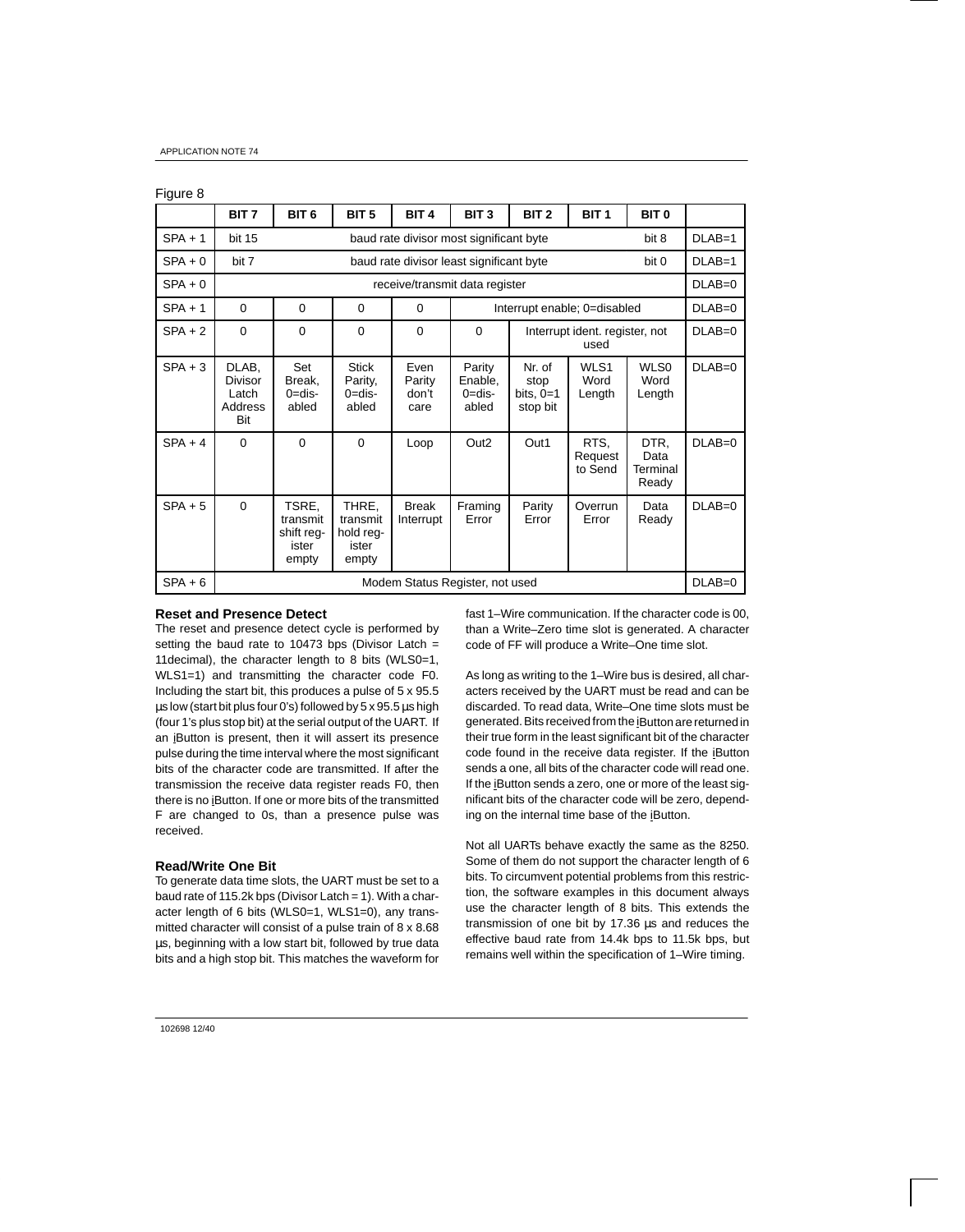## **IV. CIRCUITS FOR 5V INTERFACES (TTL AND RS232)**

### **A. TTL Read All**

This is the simplest interface for iButton applications. It is suitable for reading all iButtons and writing NVRAM based devices. The circuit diagram (Figure 9) conforms to the principle of Figure 6. The diodes D1 and D2 protect transistor Q1 and the input of the microprocessor, respectively, against damage from electrostatic discharge (ESD). R1 is the 1–Wire pullup resistor. If the microprocessor runs on 5V, the same supply can directly be connected to R1. If only a higher supply voltage than 5V is available, any monolithic or discrete positive 5V regulator can be used to provide the pullup voltage for the 1–Wire bus.

The characteristics of the components are not critical. The transistor 2N7000 has been chosen since it is a very common product and has a low threshold voltage.

**TTL READ ALL CIRCUIT** Figure 9

If desired, a small signal bipolar transistor or any available open–drain or open–collector inverting driver can be used instead of Q1. If Q1 is an npn–transistor, a resistor bypassed by a small capacitor between the TX– input and the base terminal is required to limit the input current.

The logic level high at TX will produce a low on the 1–Wire bus. To generate a Write–One or Read Data time slot, a short high pulse (1  $\mu$ s < t < 15  $\mu$ s) must be applied to the TX input. A Write–Zero Time Slot is formed by a 60 µs high pulse at TX. Data from iButtons is received in its true form. If idle, TX must be held at a logic low level. The reference pulse train and other relevant waveforms for this circuit are shown on Figure 9a. The timing for this type of interface is directly generated by the microprocessor. A software example for this type of interface is found later in this document.

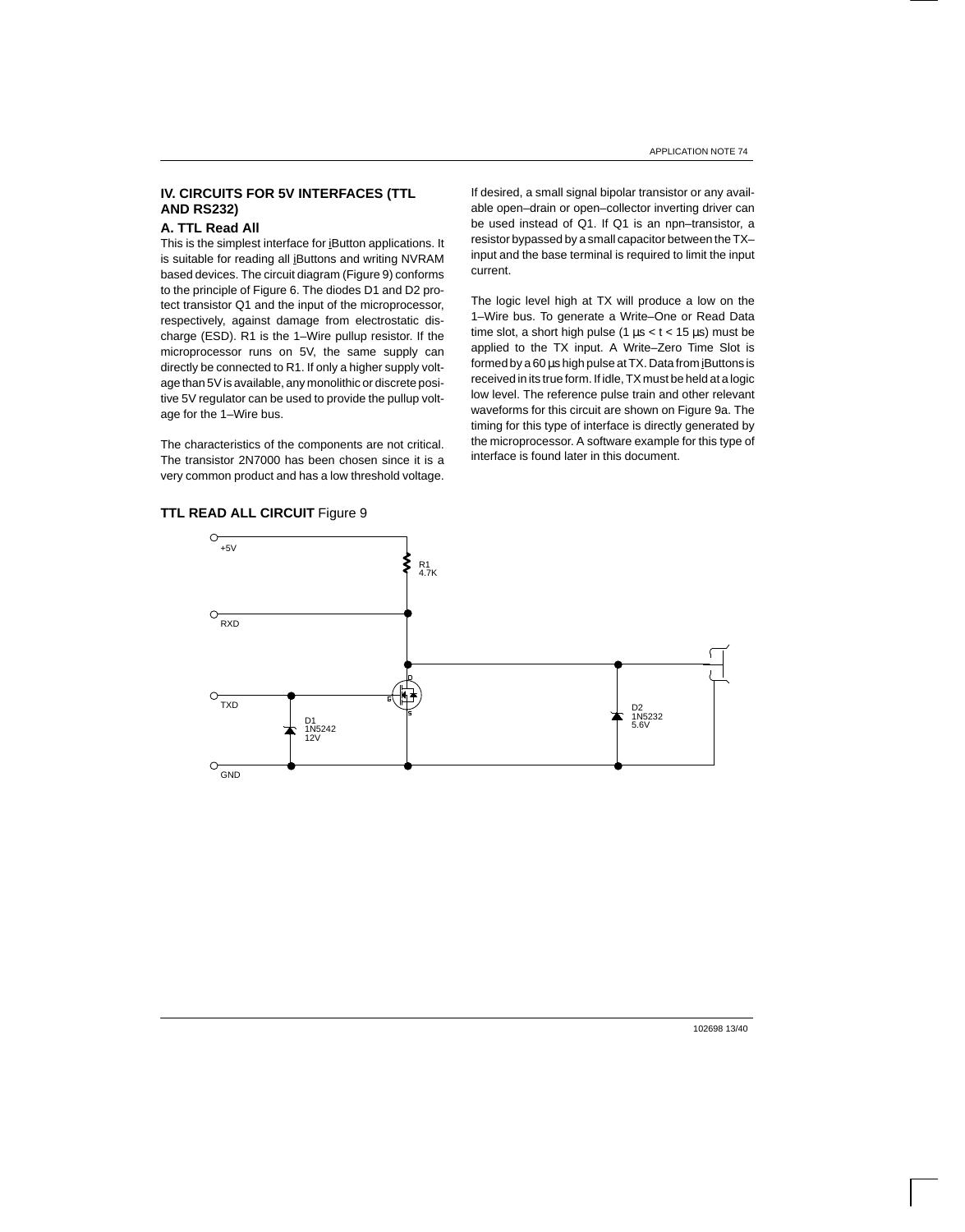APPLICATION NOTE 74



102698 14/40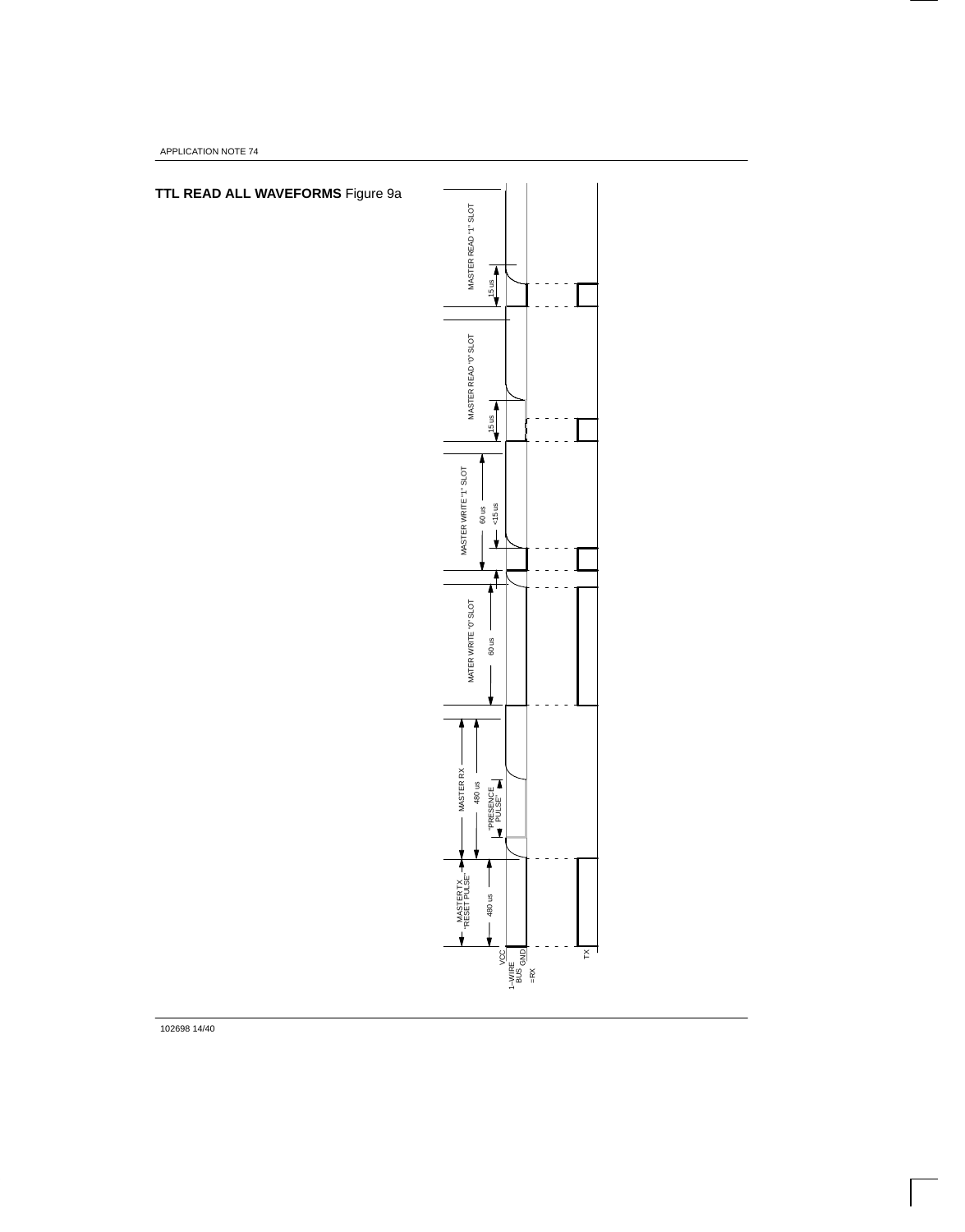## **B. 5V RS232 Read All**

This interface is required for equipment that uses a UART to provide all timing but does not conform to the voltage levels of the RS232 standard. The logic levels, however, are the correct polarity so that it can be operated with the same software as the standard RS232 interface.

The circuit shown on Figure 10 is suitable for reading all iButtons and writing NVRAM based devices. New compared to Figure 9 are D3, Q2 and R2. D3 has the same function as D2, i.e., ESD protection. Q2 and R2 form an inverter to restore the correct polarity for the receive channel of the UART. Since there is no pin defined as a power supply with RS232, the DTR signal is used to provide the pullup voltage for the 1–Wire bus and power for the inverter in the receive channel. Everything else is identical to Figure 9.

The reference pulse train and other important waveforms for this circuit are shown on Figure 10a. Due to the double inversion in both the transmit and the receive channel (inverters between UART and RS232 connector in Figure 7, Q1 and Q2 in Figure 10) the logic levels of the 1–Wire bus are the same as those at the UART. A 1 written to the UART's transmit register will appear as a 1 on the 1–Wire bus, a zero on the 1–Wire bus will be received as a 0. No software–inversion is needed. Further details on programming the UART for 1–Wire communication are found section III.b. For software examples please refer to a later section of this document.



#### **5V RS232 READ ALL CIRCUIT** Figure 10

102698 15/40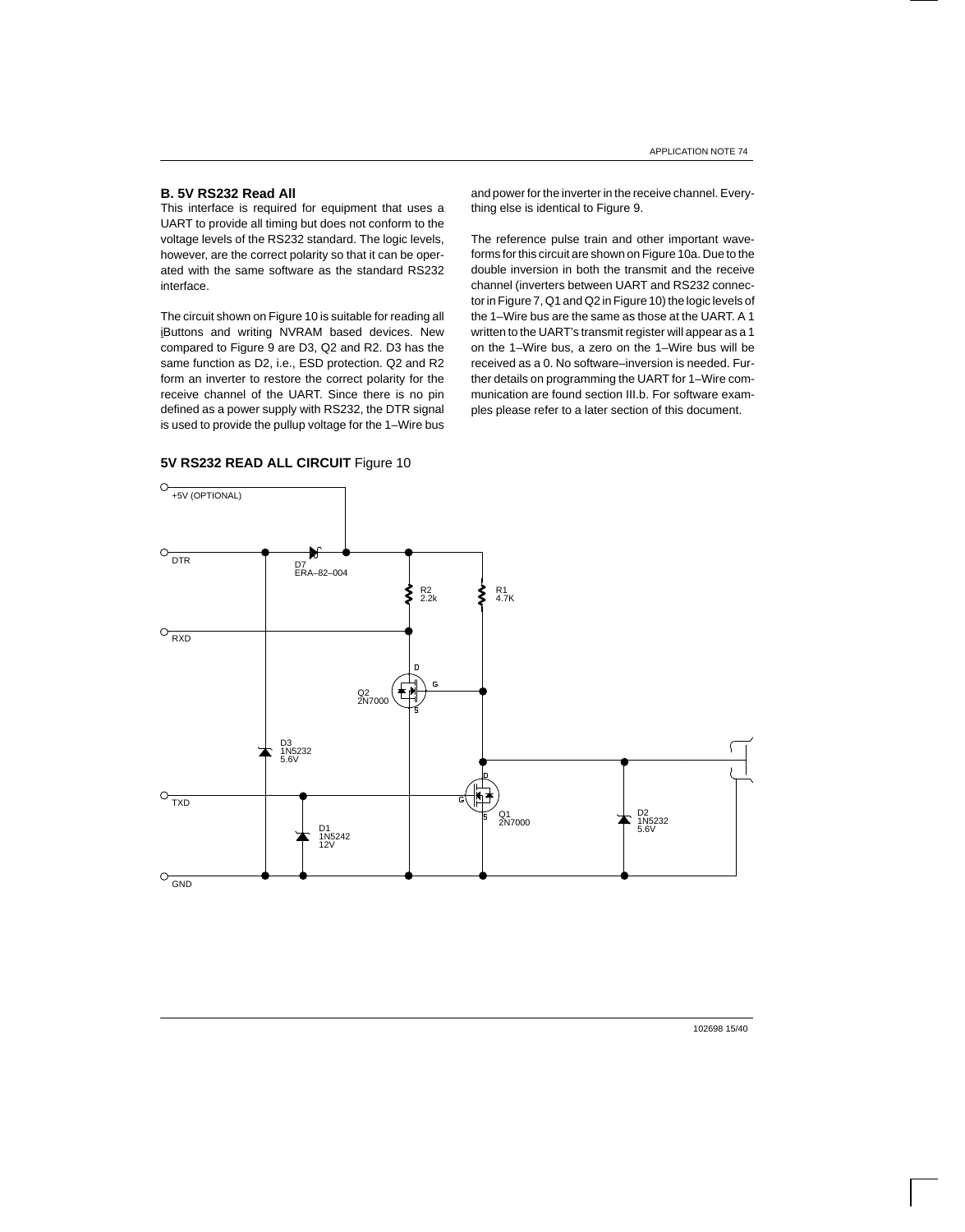

APPLICATION NOTE 74

102698 16/40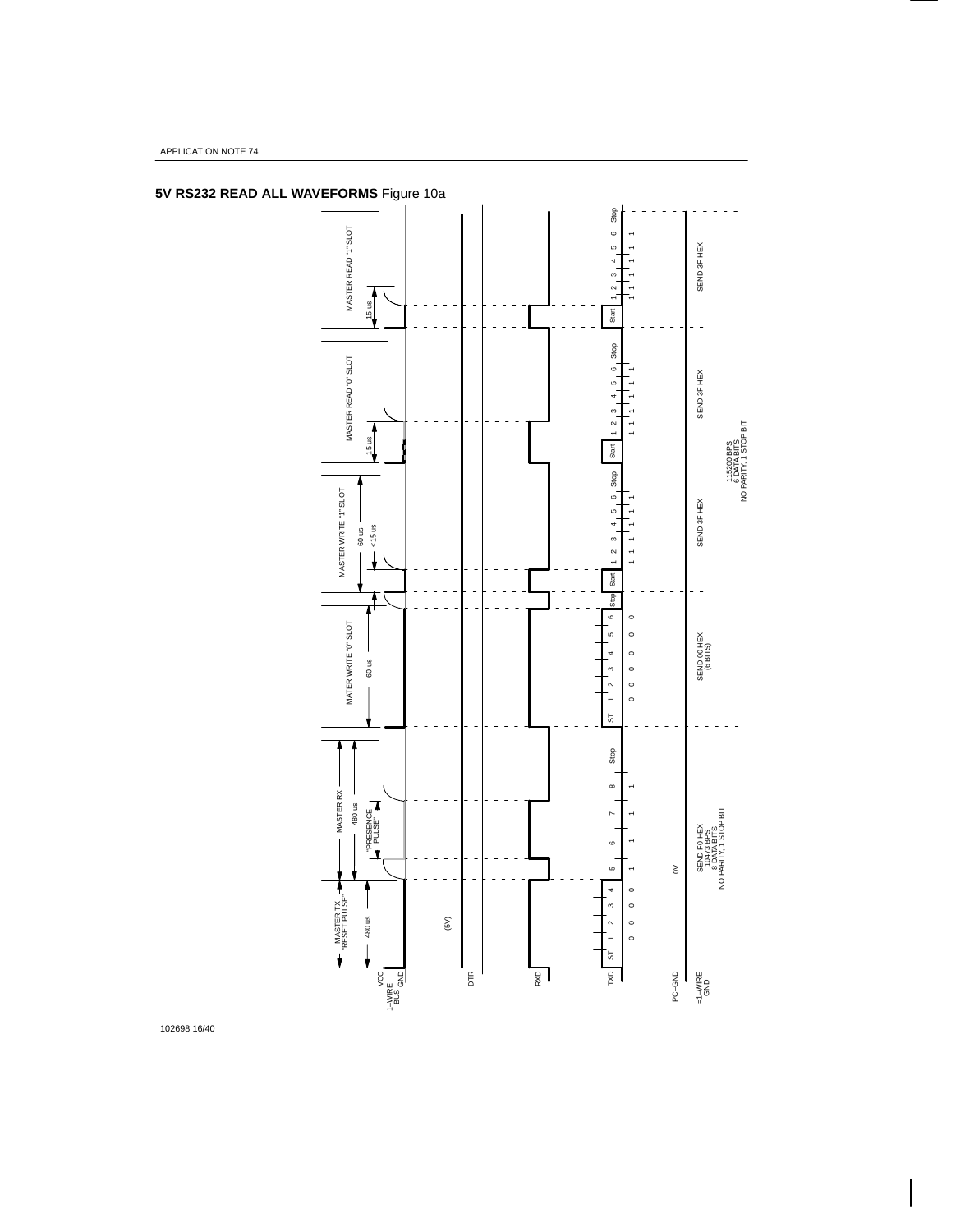## **C. TTL R/W All (Voltage Converter)**

The circuits described so far can read all iButtons and write NVRAM–based devices. For other technologies, however, voltage requirements other than 5V are necessary. One important group of iButtons, called Add– Only Memories, is based on EPROM technology and therefore needs a programming pulse of 12V to copy data from the scratchpad to the EPROM cells. Another device, the Temperature iButton, will operate on 5V but requires a low impedance pull–up to 5V while measuring the temperature. To fulfill the requirements of these and future devices, the circuits described above need to be upgraded. These two new functions require two more signals and the 12V programming supply can be provided by a DC–to–DC voltage converter.

The complete circuit of such a universal interface in a TTL–version is shown in Figure 11. It is a compatible superset of Figure 9. The components Q1, R1, D1, D2 and their functions are the same as before. Additional requirements include the control input PGMEN with the diode D4 for ESD protection, the diode D5, the cascaded inverters R3, Q3, R4 and Q4 & R5, C1, the pull–up switch Q5 and the controlled voltage converter IC1 with its external components L1, D6 and C2.

## **TTL R/W ALL CIRCUIT Figure 11**



102698 17/40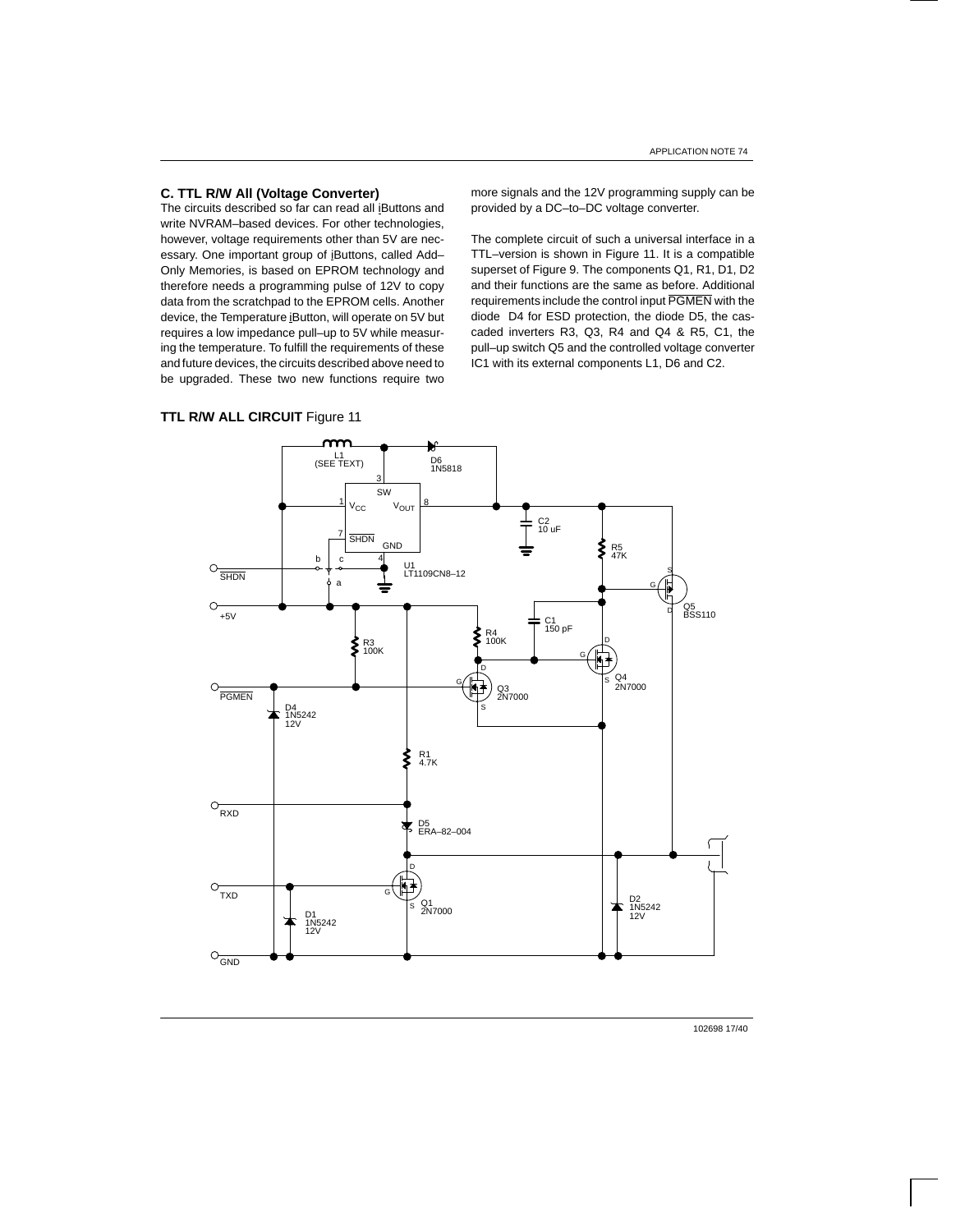PGMEN is the active low input to activate the pull–up switch. If not connected, PGMEN will be held high through R3 to avoid unwanted activation of the pull–up switch. The voltage converter can be controlled in three ways: a) hard–wired for continuous operation, b) activated by an external signal, or c) permanently shut down. Case a) is intended for applications which never require a strong 5V pull–up. If there is no control signal available from the master and strong 5V pull–up as well as EPROM programming is required, then a mechanical switch can be used to switch between case a) and c). Case b) offers the most flexibility. For EPROM programming SHDN needs to be high, for strong 5V pull–up it should be low. If the voltage converter is shut down, L1 and D6 together with a conducting Q5 provide the required low–impedance path to 5V.

If the signal PGMEN becomes active (i.e., is low) then the voltage at the gate of Q4 rises from 0V to approximately 5V, causing Q4 to conduct. This is equivalent to feeding a low level from PGMEN to the gate of Q5. The capacitor C1 between gate and drain of Q4 slows down the rise and fall of Q4's gate–source voltage and therefore determines the ramp rate of the programming pulse. As soon as the gate voltage of Q5 changes from the quiescent state of 5 or 12V (depending on mode of operation) to 0V, the P–channel transistor becomes conducting and pulls the 1–Wire bus either to 12V (if the voltage converter is on) or to 5V, bypassing R1.

From the strictly logical point of view, the double inversion (Q3, Q4) is unnecessary. The reasons for this circuit are to convert from a TTL–level system to a 12V system (5 volts on the gate of Q5 is not sufficient to turn the transistor off if the voltage converter is running), to avoid high voltage feedback from the voltage converter through R5 to the TTL–level control input and to extend the rise and fall time of the 12V programming pulse to the required minimum of 5 µs. High voltage feedback from the 1–Wire bus to the receive input of the microprocessor is avoided by the diode D5, which becomes conducting only when the voltage on the 1–Wire bus is lower than 5V.

The monolithic voltage converter IC1 requires L1, C2 and D6 for operation. It is activated by a low level at its TTL–compatible input SHDN. The right choice of L1, D6 and C2 is essential for reliable operation. D6 is a Schottky diode, recommended part number 1N5818, C2 is a low ESR tantalum capacitor of  $10 \mu F$ . L1 must be a low ESR device between 20 to 100 µH, capable of

withstanding current peaks of approximately 0.5 A without magnetic saturation. To avoid EMI problems, L1 should be a pot–core or toroid type; a rod core type is not recommended. For further details on the voltage converter and its external components please refer to the appropriate data sheet and application notes. The LT1109 is just one example of available parts. Other manufacturer's components or modules can be used as well.

The duration of the programming pulse (pulse width of PGMEN) or the strong pull–up is determined by software. Program examples are given later in this document.

#### **D. 5V RS232 R/W All (Voltage Converter)**

The universal upgrade of the interface of Figure 10 is shown in Figure 12. The components Q1, R1, D1, D2, Q2, R2, D3 and their functions are the same as before. Additional requirements include the control signal RTS with the diode D4 for ESD protection, the diodes D5, D7, the cascaded inverters R3, Q3, R4 and Q4 & R5, C2, the pull–up switch Q5 and the controlled voltage converter IC1 with its external components L1, D6 and C2.

RTS is used to activate the pull–up switch Q5. DTR may act as power supply, if it is able to source 5V at 25 mA. The strong pull–up is made possible by L1 and D6 if the voltage converter is shut down. If idle (i.e., the bit controlling RTS in the Modem Control Register of the UART is set to 1), RTS will be at 5V. To activate the pull–up switch, the RTS bit in the UART (see Figure 8) must be cleared to 0. This will cause a 0V level at the RTS pin of the RS232 connector. The DTR bit in the Modem Control Register of the UART must be set to 1. If power is supplied from the outside, the status of DTR becomes a don't care. In this case, D7 prevents driving the DTR line with the external power supply.

For reliable operation of this circuit, DTR must reach a high level of 5V minimum. If this is not possible, an external 5V supply must be connected as shown in Figure 12.

The function of the other components of this circuit has already been explained in the section IV.C. RTS is equivalent to PGMEN in Figure 11. D5 now prevents feedback from the 1–Wire bus to the internal power supply during the programming pulse. The duration of the programming pulse (pulse width of RTS) cannot be controlled by the UART alone. Software to provide the correct timing is found later in this document.

102698 18/40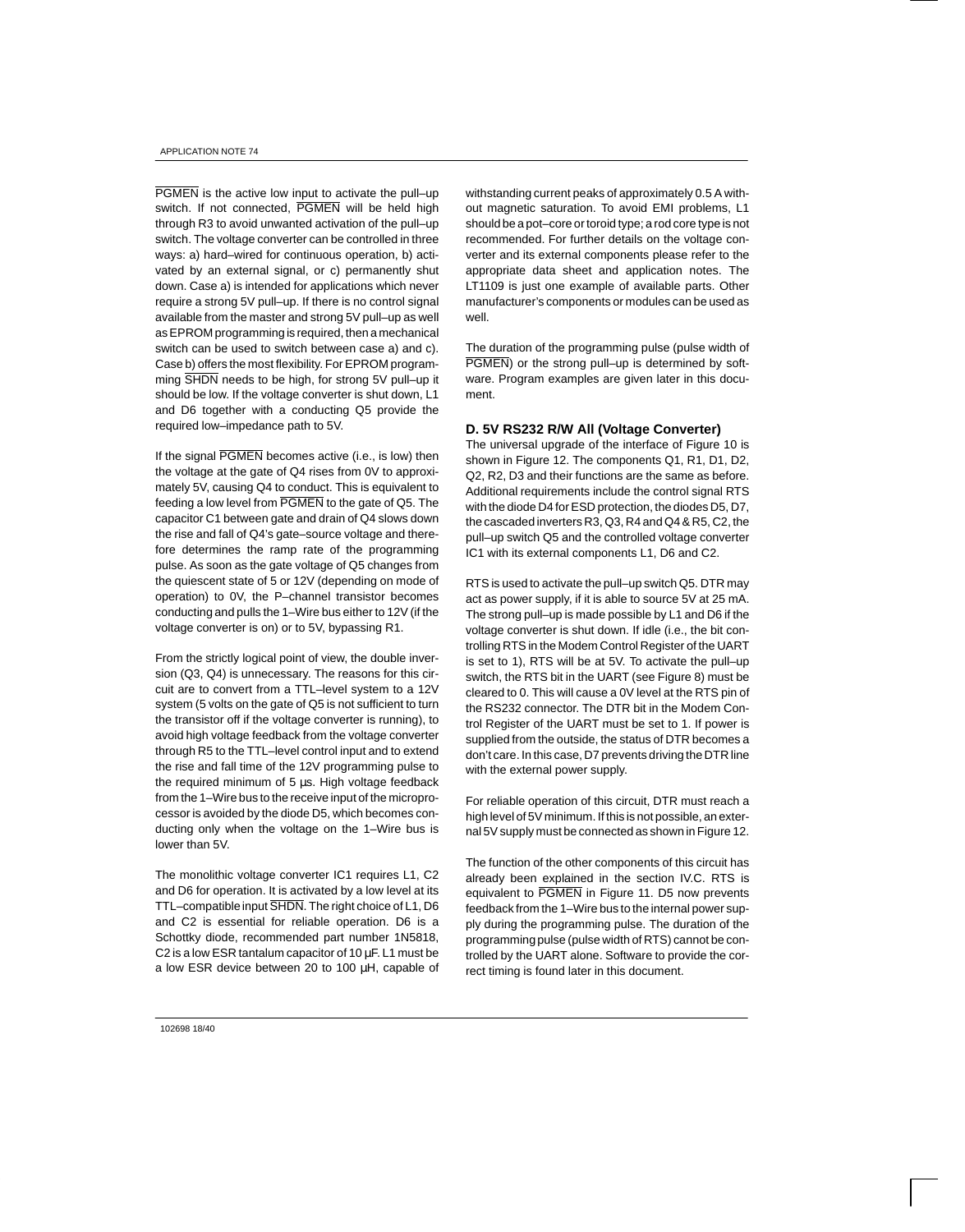**5V RS232 R/W ALL CIRCUIT** Figure 12



102698 19/40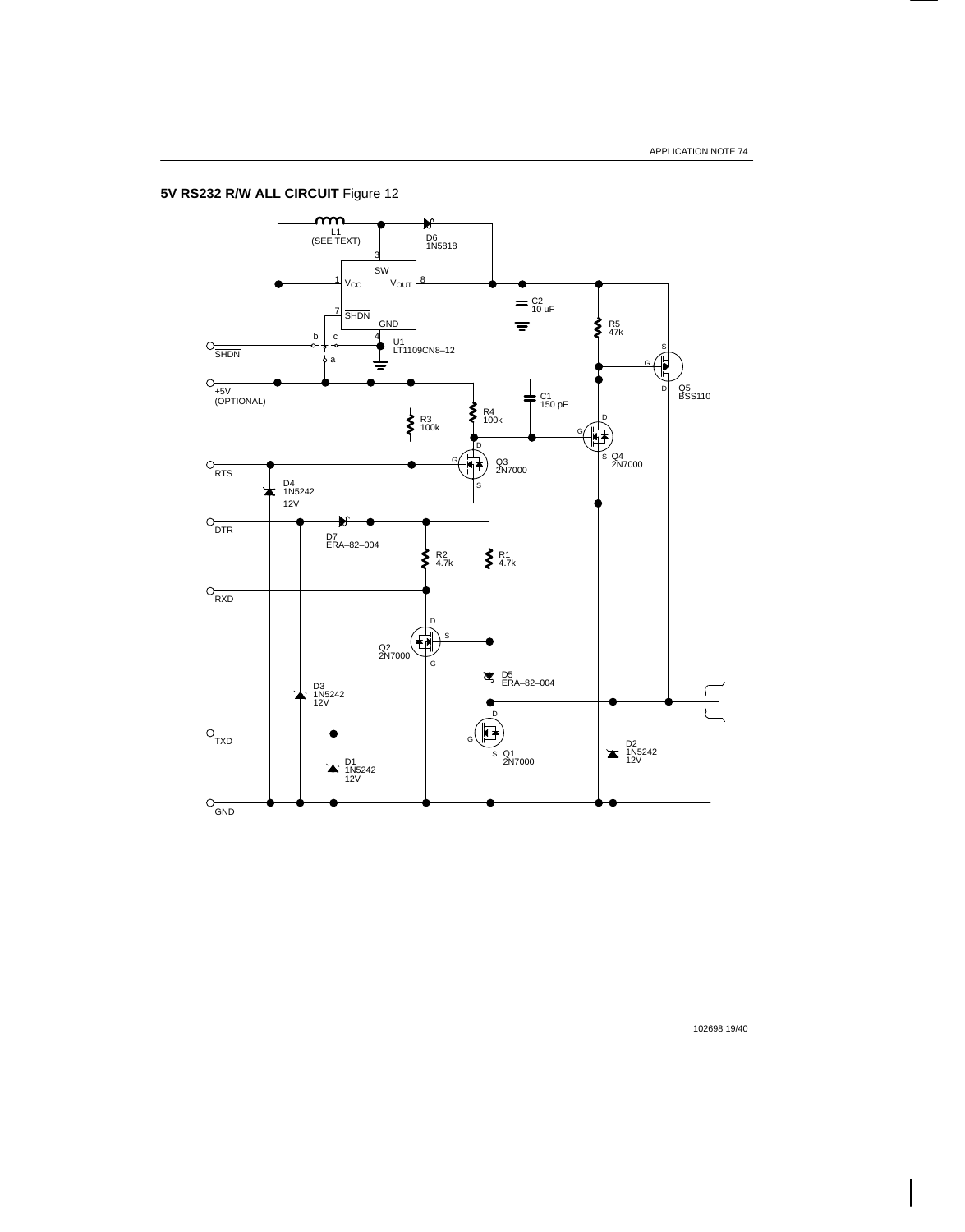## **V. CIRCUITS FOR 12V RS232 INTERFACES (COM PORT)**

#### **A. Read All**

If equipment has a true RS232 port using current limited drivers with voltage capabilities of at least ±8V, then a simple passive circuit is sufficient to interface to the 1–Wire bus. Figure 13 shows all details; the waveforms are found on Figure 13a. This interface operates on the same software as the circuit shown in Figure 10. The waveforms at RXD and TXD with respect to the computer's ground are basically the same. The major difference is that instead of 0V, a true negative voltage will be found, representing the idle state or a logic 1. Neglecting absolute voltage levels, the waveform observed at RXD is essentially an inversion of the waveform that would be observed on a 1–Wire data line for a 0V to 5V system.

The ground potential of the computer is different from the 1–Wire ground. This allows the iButton to experience typical voltage levels (0V to 6V) on the 1–Wire data line relative to the 1–Wire ground, while the serial port generates both positive and negative voltages relative to the serial port ground. D1 clamps the data line to a constant potential of nominally 3.9V. The time slots for 1–Wire communication are generated by changing the potential of the 1–Wire ground with respect to the 1–Wire data line. The 1–Wire pullup resistor is in the path from the 1–Wire ground to TXD, which provides the voltage for the 1–Wire bus. D2 limits the voltage swing on the 1–Wire bus to a maximum value of 6.2 Volts. Since DTR is kept at 3.9V, D2 also limits the most negative voltage occurring at RXD to –2.3V. D2 is conducting only when the voltage at TXD is negative with respect to the computer's ground. D3 limits the voltage between 1–Wire ground and 1–Wire data when the voltage at TXD is positive. D4 couples TXD with RXD when TXD is positive and bypasses R1 to provide a low resistance path to initiate a time slot on the 1–Wire bus. D4 is nonconducting when the voltage at TXD is negative with respect to the computer's ground. If an iButton pulls the 1–Wire data line low (e. g. at a presence pulse or when sending out a zero data bit), it shorts DTR to RXD, resulting in a positive voltage at RXD. This positive volt-

age arrives as a zero in the UART's receive data register.

Probing the 1–Wire bus at the data contact and the 1–Wire ground with an oscilloscope, would show nothing unusual, except that the voltage swing is at the upper end of the tolerable range. Probing RXD and TXD with another oscilloscope hooked up at the computer's ground, would also reveal quite normal waveforms. The only thing one might be concerned about is the poor negative voltage of about –2.3V found at RXD. Probing all three signals (1–Wire bus, TXD, RXD) with one oscillocope hooked up at the computer's ground, would show a nearly constant voltage of 3.9V at the 1–Wire bus.

The positive voltage of approximately +4.1V at RXD is well within the RS232–specification, the negative voltage is slightly out of specification. Since the total swing on the 1–Wire bus is limited to approximately 6V by the characteristics of iButtons, a more negative voltage could be produced by replacing D1 by a zener diode of 3.2V, for example. Unfortunately, this would increase the permanent current load for DTR.

Fortunately, real RS232 receivers are more sensitive to a weak positive voltage than they are to a poor negative voltage. Although it is not completely within the specification of RS232, this interface with the components specified on Figure 13 has proven to be reliable with most desktop personal computers. Small computers, especially battery powered models, might not have the required current capability to run this interface. In case of difficulties, one should use the 5V RS232 interface instead.

This interface is sold as COM Port Adapter DS9097. It is applicable for reading all iButtons and writing to SRAMbased devices. Due to the high pullup voltage and the low pullup resistor, this interface together with the right software also allows operation of the Temperature iButton directly through the COM Port. Software to operate this interface is explained later in this document.



102698 20/40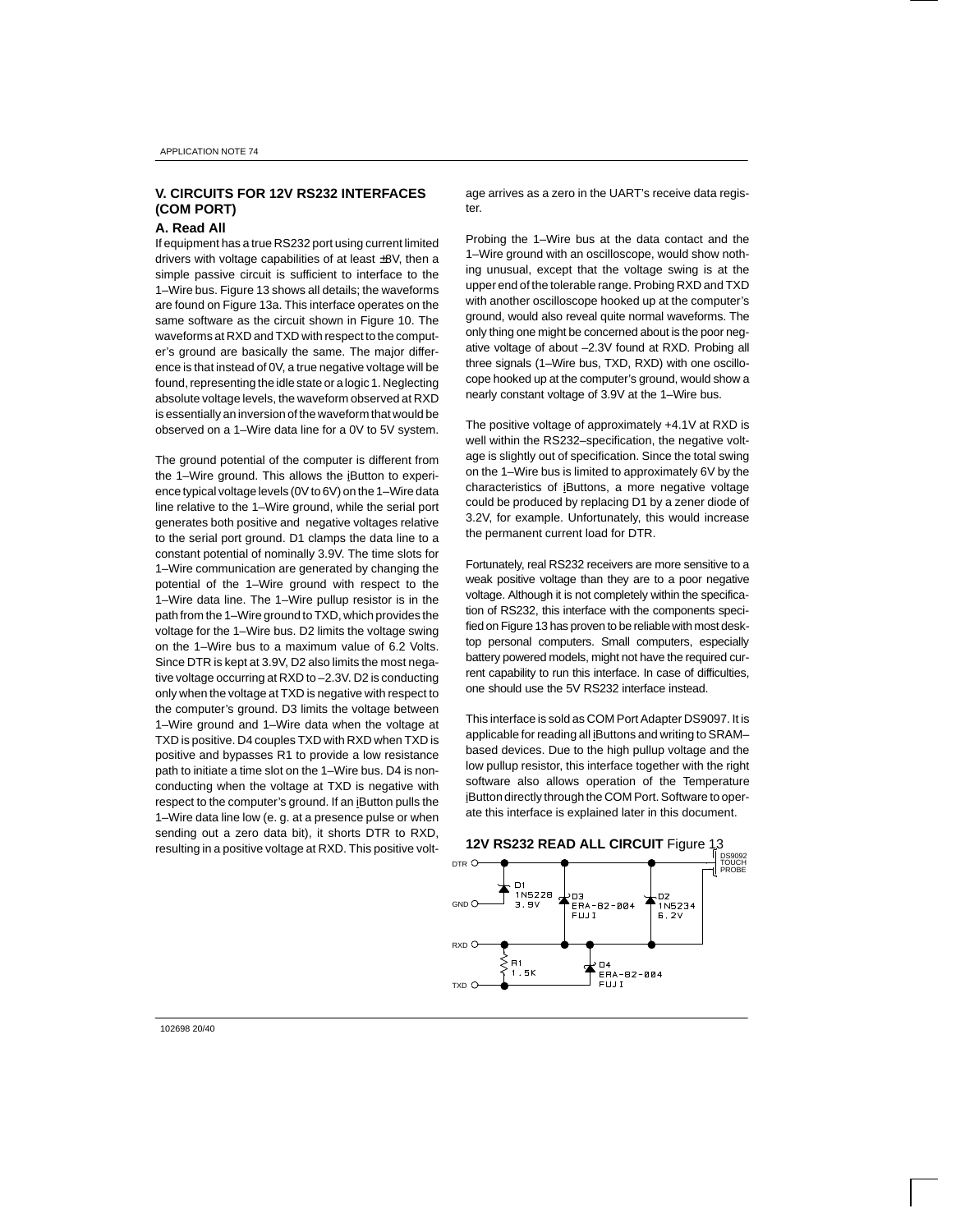

**12V RS232 READ ALL WAVEFORMS** Figure 13a

102698 21/40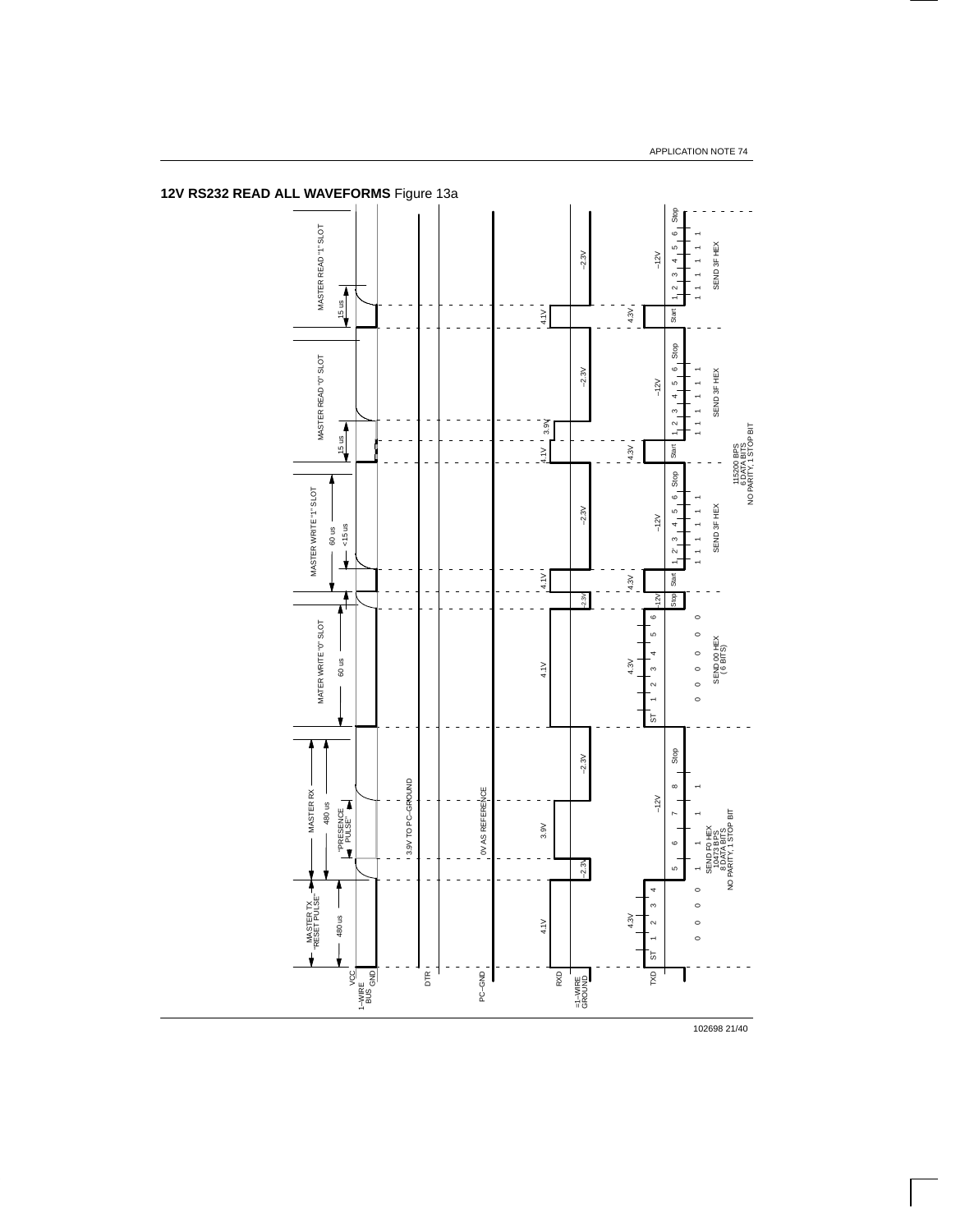### **B. R/W All**

The simple adapter of Figure 13 can be upgraded for programming Add–Only Memories. Figure 14 shows the details. R1 and the diodes D1 to D4 are the same in both circuits. There is a new signal in use, called RTS. When doing normal 1–Wire communication, RTS is constantly at a high positive voltage of nominally +12V. As long as the voltage at RTS remains positive, Q1 and Q2 are conducting. This allows D1 and D2 to provide the same functions as in Figure 13. Since D1 and D2 are conducting, there is not enough voltage across D5 and D6 to draw any current. The gate–source voltage of Q3 is determined by R2, R4, the voltage between DTR and RTS and the position of the contacts inside the connector for the external DC supply. D7 prevents current flow from source to drain through the substrate diode of Q3 when VDS is negative. If no external power supply is connected, R2 and R4 form a voltage divider providing a negative VGS for Q3. With an external power supply connected, R2 will hold the gate of Q3 at the same level as the source (VGS =  $0V$ ). None of these conditions will allow any current flow through Q3. With a positive voltage at RTS, the p–channel transistor Q4 remains non– conducting, regardless if an external power supply is connected or not. Thus the upgraded circuit behaves the same as the simple COM–Port adapter.

To generate a programming pulse for EPROM based devices, RTS needs to be switched to a negative voltage. This is done under software control by simply clearing the associated control bit in the UART and resetting the bit as soon as the programming pulse needs to be ended. Depending on whether an external supply is connected or not, the behavior of this circuit is slightly different.

If there is no external supply, Q4 has no function and the following sequence occurs (Figure 14a): A negative voltage at RTS will switch off Q1 and Q2, activating D5 and D6 instead of D1 and D2. This increases the voltage at DTR from 3.9V to 6.8V and defines a limit of 12V for the voltage on the 1–Wire bus. Simultaneously, the negative voltage at RTS will make VGS of Q3 equal to the voltage between DTR and RTS, which is a positive value. This will switch Q3 into a conducting state, feeding the negative voltage from RTS through D7 to the 1–Wire ground. As soon as the voltage on the 1–Wire bus reaches 12V, D6 will become active as voltage limiter. Thus the voltage on RTS is limited to approximately –5.4V. During the programming pulse, the voltage at RXD will be –5.2V instead of –2.3V. This has no impact on the logic of the UART, since a positive voltage is required to trigger the reception of a character.

The COM–Port powered mode of this circuit works properly if the RS232–drivers are able to provide enough current for programming. If more than one bit of the addressed memory byte need to be altered, then more current is needed during the programming pulse. Depending on the RS232 drivers, the available energy may not be sufficient for programming all bits of a byte. There are two possible solutions to this problem. One possibility uses an adaptive programming algorithm, where multiple passes are made for each byte. For example the software may program the first four bits of every byte on the first pass, and the remaining bits on the second pass. The other possibility is to provide an auxiliary energy source, i.e., by connecting an external 12V DC supply.

If the external supply is connected and operating, the contacts inside the connector will open. This prevents any current flow through Q3. As the voltage at RTS goes negative, Q1, Q2, D5, D6 will do the same as without the external supply. Instead of having no function, Q4 now will connect the negative end of the external voltage source with the 1–Wire ground, providing the desired low–impedance programming voltage. Since RTS has no other load than the gates of four transistors, there will be the full voltage swing. The voltages at RXD and TXD are again determined by D5 and D6 and exhibit the same waveforms as before.

This upgraded version of a COM–Port adapter is shipped with the iButton Starter Kit DS9092K and is also available as the DS9097E. It is applicable for reading and writing all iButtons. Due to the high pullup voltage and the low pullup resistor, this interface together with the right software allows operation of the Temperature iButton directly through the COM Port.

102698 22/40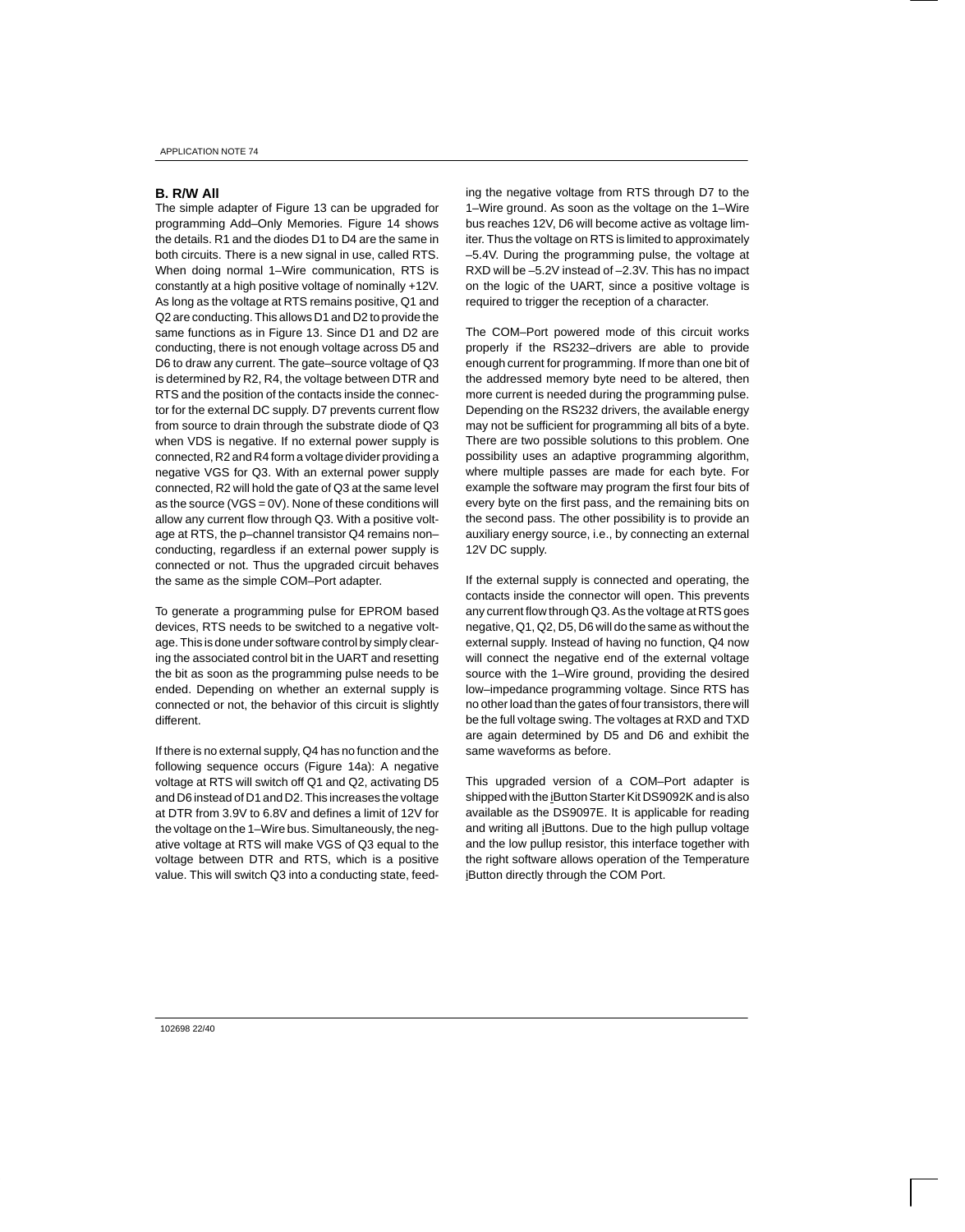**12V RS232 R/W ALL CIRCUIT** Figure 14



102698 23/40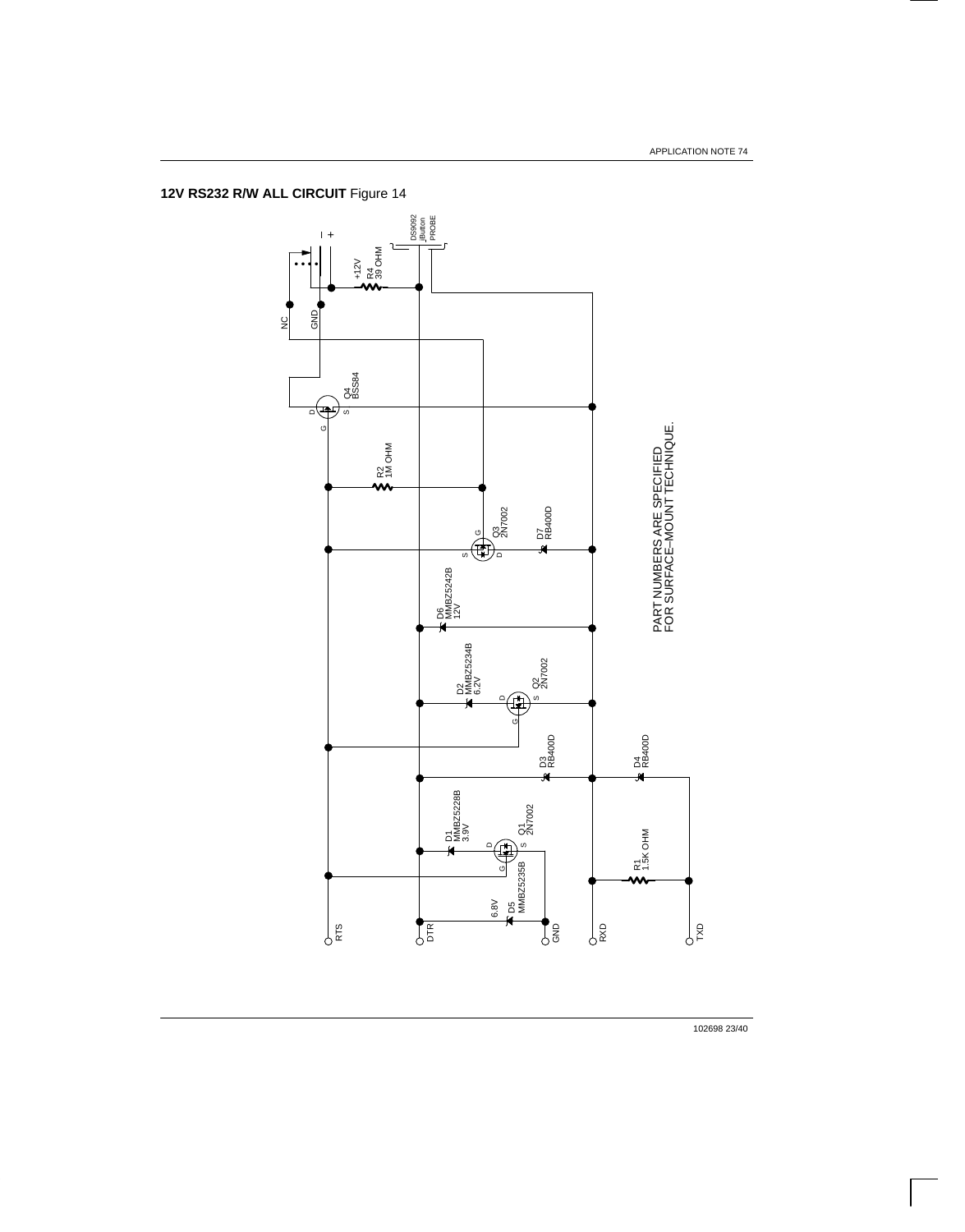

## **12V RS232 R/W ALL PROGRAMMING WAVEFORMS** Figure 14a

## **VI. INTRINSICALLY SAFE**

## **A. Definition**

iButtons satisfy a very high safety standard which makes them well suited for applications in hazardous environments. iButtons meet the UL#913 (4th Edit.) requirements as Intrinsically Safe Apparatus, Approved under the Entity Concept for use in Class I, Division 1, Group A, B, C, and D Locations. Intrinsically safe means that the probability of causing an explosion or accident in hazardous locations is not increased when using approved equipment, even if this equipment should be faulty. Since iButtons have been certified as intrinsically safe under the entity concept, they may reside in a hazardous environment but cannot be read or written in that environment unless the unit performing the reading or writing has also been certified as intrinsically safe under the same entity concept.

The iButton might be affixed to a tanker truck and contain maintenance information. The truck could enter and exit a hazardous location (fuel depot, for example) without concern over an increased potential for an explosion due to the iButton device. If no intrinsically safe reader/

writer is available, any updates to the iButton would have to occur outside of the hazardous area. Should it be necessary to read or update the iButton within the hazardous area (record the fuel dispensed, for example), a certified intrinsically safe reader/writer must be used.

There are two options available to provide an intrinsically safe reader/writer. The first involves taking any piece of equipment capable of reading or writing iButtons and submitting it to an approved NRTL (Nationally Recognized Testing LAB) to be tested and certified under the same entity concept as the iButtons. The second option takes advantage of reader/writer equipment that has already been tested and certified as intrinsically safe (laptop computer, handheld reader, etc.) and uses those test results along with a specially designed iButton probe adapter to create an entire system that is intrinsically safe. One such unit utilizing this second option is the PSION Organizer II, Model LZ64. This unit is used as an example to show how an intrinsically safe system can be realized.

102698 24/40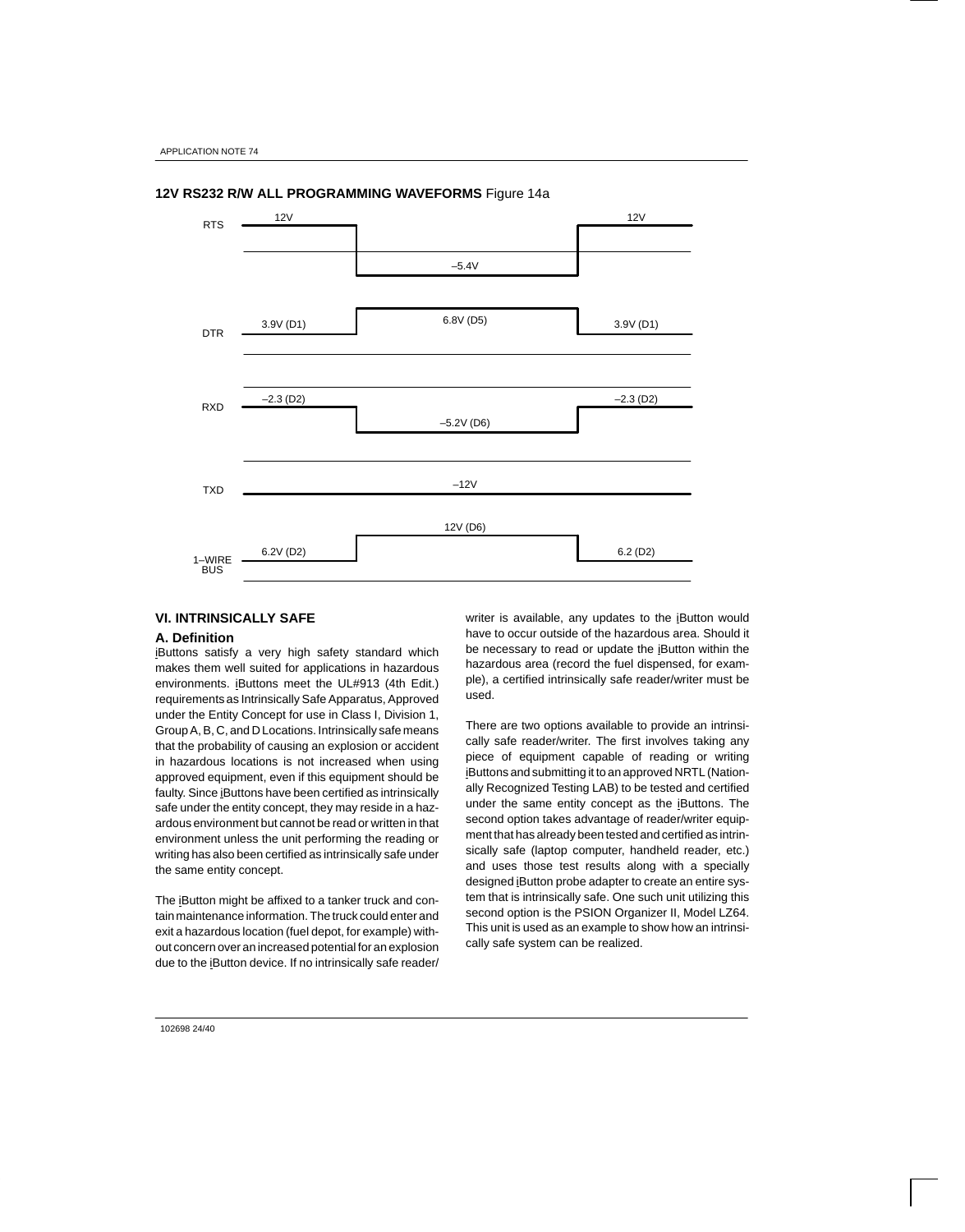### **B. Example of an Intrinsically Safe System**

To use the LZ64 as an intrinsically safe iButton Reader/ Writer, an adapter is required. This adapter limits voltages and currents to safe values in the event a fault occurs. In the case of a fault, due to its internal construction, a maximum voltage of 17.22V at the 16–pin connector of the LZ64 may occur allowing a current of up to 1.55A. The adapter discussed here limits these values at the iButton Probe to a maximum voltage of 15V and a maximum current of 10mA (Values required by the iButtons in order to be certified as intrinsically safe). These values together with the maximum inductance of 18 µH and maximum capacitance of 0.2nF of an iButton fulfill the requirements for a complete system that is intrinsically safe according to UL specifications.

Figure 15 shows the complete circuit of the adapter. Essential components are the four current shunts Q1/R1 to Q4/R4, three Zener diodes D2 to D4 and one self–resetting fuse SS1. The Schottky diode D1 is optional. It protects iButtons by suppressing negative undershoots on the 1–Wire bus.

If by fault the LZ64 presents up to 17.22V at its connector and there is an open circuit at the iButton Probe, then the 12V Zener diodes D2 to D4 will limit the voltage at the iButton Probe to a value well below 15V. The intrinsically–safe regulations demand that this limitation will work correctly even if two of the protecting devices should fail. Therefore three Zener diodes are provided instead of one. If a Zener diode fails, it will either represent a short or it will be non–conducting. In either case, the voltage at the iButton Probe is limited to a safe value.

If by fault the LZ64 presents up to 17.22V at its connector and there is a short at the iButton Probe, then a current will flow through the resistors R1 to R4. The voltage drop across these resistors acts to turn on their respective transistors and causes base currents to flow. These base currents multiplied by the current gain of the transistors will direct most of the current to ground and limit the current at the iButton Probe to less than 10mA. Q1 will sink most of the current. Two of these Q/R stages are required to limit the current available at the iButton Probe under worst case conditions to less than 10 mA. The other two current shunts are redundant since again the circuit must operate correctly with up to two faults.

The self–resetting fuse with a trip point below 100mA will open in less than one second and thus prevent thermal damage to the transistors. It will also serve as an indicator to the operator that a fault or malfunction has occurred.

Although this adapter is designed for use with the LZ64, it can be used with similar intrinsically safe equipment with the same or lower faulted open–circuit voltage or short-circuit current to form an iButton Reader/Writer. This adapter does not impede writing to EPROM based iButtons.

## **VII. COMMENTED SOFTWARE A. Software Architectural Model**

The software that manages data transfer to and from iButtons is related to the ISO reference model of Open System Interconnection (OSI). This model specifies a layered protocol having up to seven layers, denoted as Physical, Link, Network, Transport, Session, Presentation, and Application. The Application layer represents the final application designed by the customer. A Session layer may or may not be needed, depending on the environment in which the iButtons are used.

According to the ISO model, the electrical and timing requirements of iButton and the characteristics of the 1–Wire bus comprise the Physical layer. Details have already been given in section II of this document.

The Link layer defines the basic communication functions of iButtons, which are the hardware dependent functions of Reset, Presence Detect and bit transfer. Circuits for interfacing iButtons and general information on the software to operate these interfaces have already been presented in sections III, IV, and V. In this section, the software itself, specifically the functions TouchReset and TouchByte, are discussed in detail.

The Network layer provides the identification of iButtons and the associated network capabilities based on the unique lasered identification number. Software for this layer is built up using the low–level functions of the Link Layer. Since this software is independent of any particular interface, it is not within the scope of this document.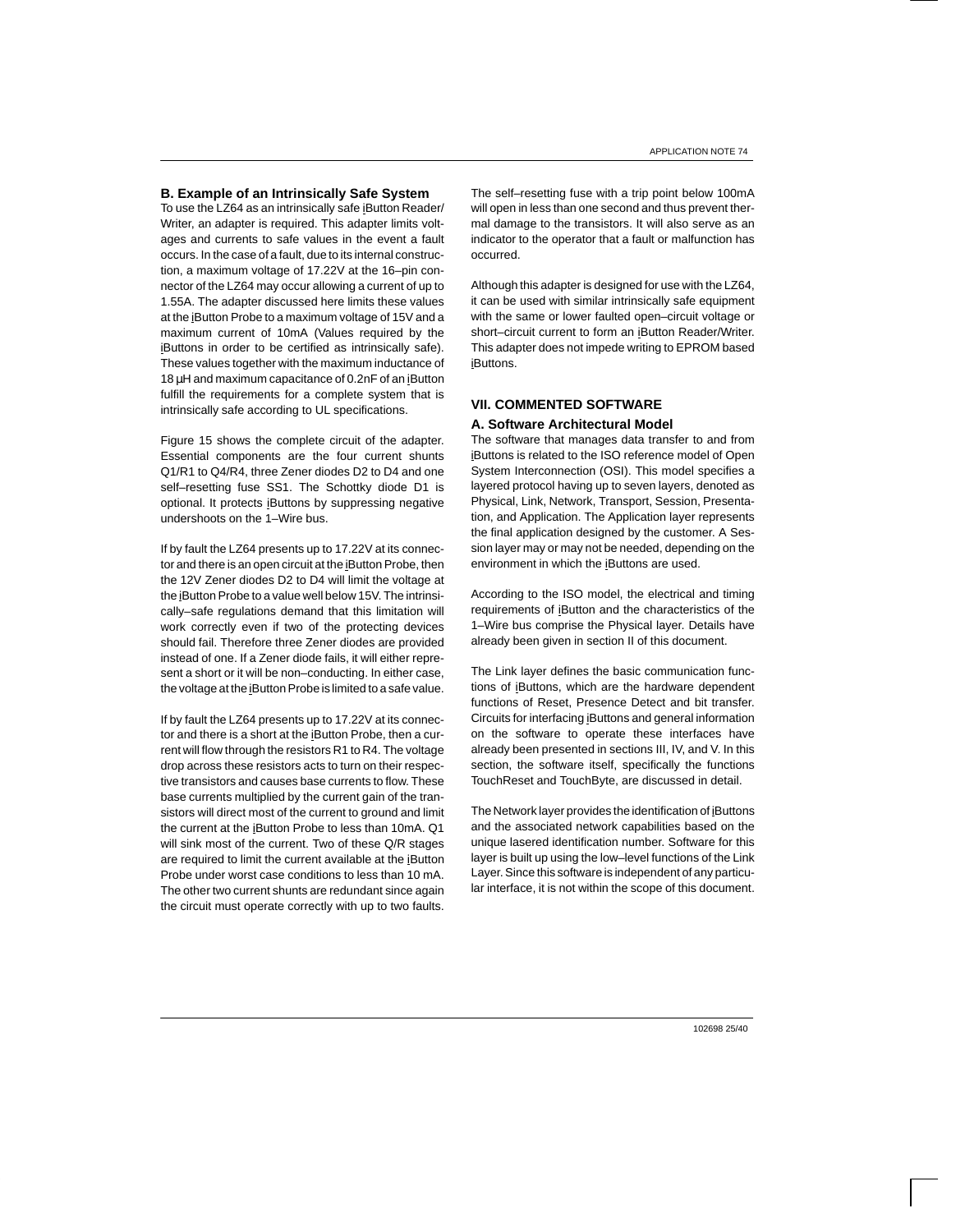

**INTRINSICALLY SAFE ADAPTER (EXAMPLE)** Figure 15

102698 26/40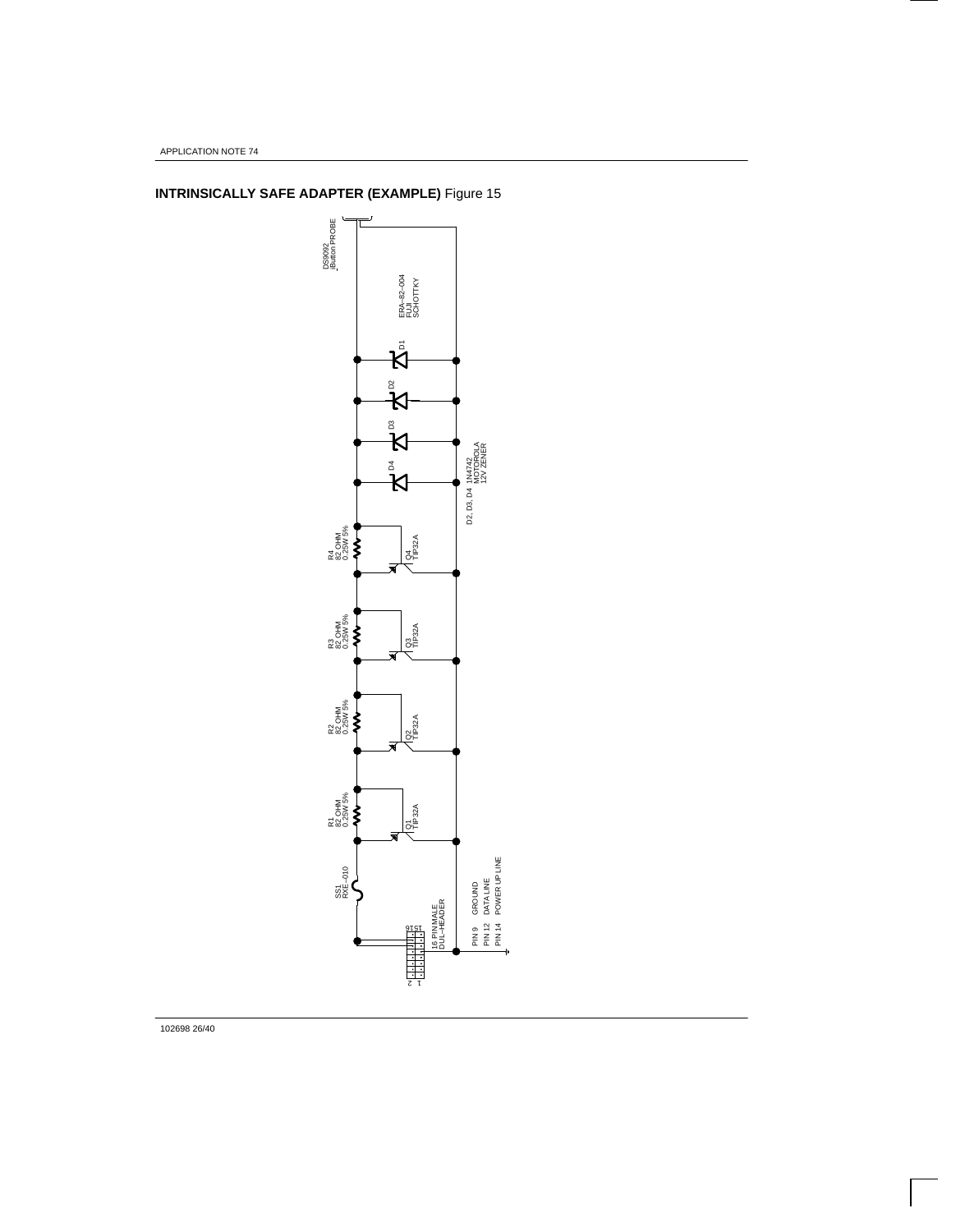The Transport layer is responsible for the data transfer between the non–ROM segments of iButtons and the master, and the data transfer from the scratchpad to the final storage areas and special registers of the iButton. Due to their EPROM technology, Add–Only Memories require special attention for writing data. The Temperature iButton may require special hardware together with appropriate software to do a temperature measurement. To comply these devices, the hardware specific function PulWidth has been provided on the Transport layer. Details are given in this chapter. All other software of the transport layer is independent of the type of interface, and therefore is not discussed here.

The layers Link, Network, and Transport are the foundations of the Presentation layer. This layer provides a DOS–like file system supporting functions like Format, Directory, Type, Copy, Delete, Optimize, and integrity check. Since the Presentation layer itself is based on software of the lower layers, its software is independent of any particular interface. Full details of the Presentation layer are given in the iButton TMEX Professional

Software Developer's Kit DS0621–SDK. For software examples beyond the hardware dependent functions TouchReset, TouchByte and PulWidth, please refer to the "Book of DS19xx iButton Standards" and the iButton Starter Kit DS9092K.

A matrix that indicates which software of this section matches with which hardware is given in Table 3. For the 5V TTL type interface, assembly language code for the 8051 has been provided. For the group of interfaces based on the UART 8250, code examples in Pascal and C are included. This particular software has been adapted to and verified with IBM–compatible PCs employing a 8253 timer at 2.3863633 MHz and running under DOS. The timing is practically independent of the CPU clock rate. Under WINDOWS there is a lot more software being executed around an application program. This overhead introduces a significant influence from the CPU clock rate to the desired timing with the function PulWidth. The functions TouchReset and TouchByte are timed by the UART only and therefore are independent of the operating system.

#### **SOFTWARE/HARDWARE MATRIX** Table 3

| <b>LANGUAGE</b>      | 8051 ASM           | <b>PASCAL AND C</b>                             |
|----------------------|--------------------|-------------------------------------------------|
| TIMING               | <b>CPU CRYSTAL</b> | 8250 UART (1.8 MHz) and<br>8253 TIMER (2.4 MHz) |
| <b>Electric Type</b> | 5V TTL             | 5V RS232, 12V RS232                             |

| <b>SRAM R/W</b><br><b>EPROM Read</b> | TouchReset, TouchByte 1.8 or 11 MHz                                   | TouchReset and TouchByte Pascal or C-Lan-<br>quage |
|--------------------------------------|-----------------------------------------------------------------------|----------------------------------------------------|
| <b>EPROM Write</b>                   | 0.5 ms pulsewidth:<br>PULWIDTH(1) at 1.8 MHz<br>PULWIDTH(6) at 11 MHz | 0.5 ms pulsewidth:<br>PULWIDTH(1193)<br>under DOS  |

### **B. TTL–Interface R/W All**

As a representative for all microprocessor timed 1–Wire interfaces the industry–standard 8051 microcontroller has been chosen. The following pages show two versions of assembly language code to provide the functions TouchReset and TouchByte. The first example is written for an 11.0592 MHz crystal, the second one for 1.8432 MHz. The higher frequency is very common since it supports all standard baud rates with the highest accuracy. The lower frequency is the lowest that can comply with the 1–Wire timing. The port to be used as 1–Wire bus is defined in the parameter DATA\_BIT. Parameter passing from the subroutines TouchReset and TouchByte is very simple: If an iButton is present on the 1–Wire bus, TouchReset will return a set carry flag; otherwise carry is cleared. To send one byte to the 1–Wire bus, the byte to be sent is loaded into the accumulator before calling TouchByte. If one intends to read, the accumulator is loaded with FFH. This generates correct Read Data Time Slots and returns data from the 1–Wire bus to the calling program through the accumulator. These conventions are valid for both versions of TouchReset and TouchByte.

The procedure to generate a programming pulse is the same for both clock frequencies. It generates a 0.5 ms LOW pulse at the port named PROGRAM. If the clock frequency is 1.8 MHz, then the accumulator needs to be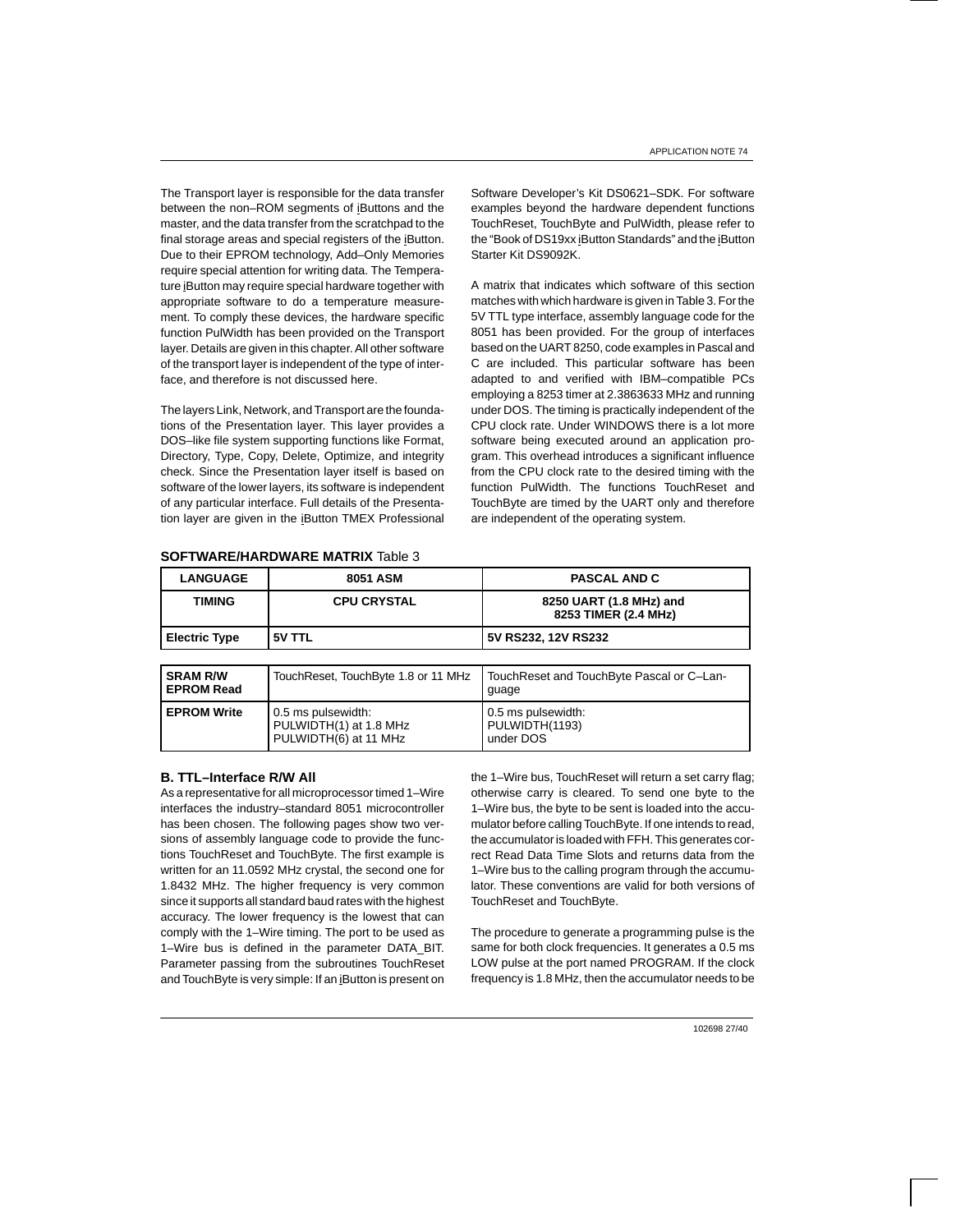loaded with 1 before calling this procedure. For a clock frequency of 11 MHz the value of 6 loaded into the accumulator will generate a pulse of the same duration. Software considering the Temperature iButton will be pub-

lished as soon as the device is available. Generally, it is not a difficult task to adapt the procedure PulWidth to a pulsewidth of 2 seconds.

## **8051 ASSEMBLY LANGUAGE, 11.0592 MHz**

```
DATA_BIT BIT P0.0
; The following 8051 code uses a bi–directional port pin (specified by
; DATA_BIT) for 1–wire I/O. This code was written for an 11.0592 MHz
; crystal.
;
; Procedure TouchReset
;
; This procedure transmits the Reset signal to the 
; iButton and watches for a presence pulse. On return,
       the Carry bit is set if a presence pulse was detected,
; otherwise the Carry is cleared. The code is timed for
; an 11.0592 MHz crystal.
;
TOUCHRESET:
       PUSH B : Save the B register.
       PUSH ACC \qquad \qquad ; \qquad \qquad Save the accumulator.
       MOV A, #4 ; Load outer loop variable.
       CLR DATA BIT \qquad ; Start the reset pulse.
       MOV B, \#221 ; 2. Set time interval.
       DJNZ B, \qquad \S ; 442. Wait with Data low.
       SETB DATA_BIT \qquad \qquad ; \quad 1. Release Data line.
       MOV B, #6 ; 2. Set time interval.
       CLR C can contain the clear presence flag.
WAITLOW:
       JB DATA_BIT, WH ; Exit loop if line high.
       DJNZ B, WAITLOW ; Hang around for 3360
       DJNZ ACC, WAITLOW ; us if line is low.
       SJMP SHORT ; Line could not go high.
WH:
       MOV B, #111 ; Delay for presence detect.
HL:
        ORL C, /DATA_BIT ; 222. Catch presence pulse.
       DJNZ B, HL : 222. Wait with Data high.
SHORT:
       POP ACC \qquad \qquad ; \qquad \qquad Restore accumulator.
       POP B : Restore B register.
       RET \qquad \qquad ; \qquad \qquad Return.
;
; Procedure TouchByte
;
; The procedure TouchByte sends the byte in the accumulator
; to the iButton and simulatneously returns one 
; byte from the iButton in the accumulator. Note that
; the NOPs in the following code are intended to give the
```
102698 28/40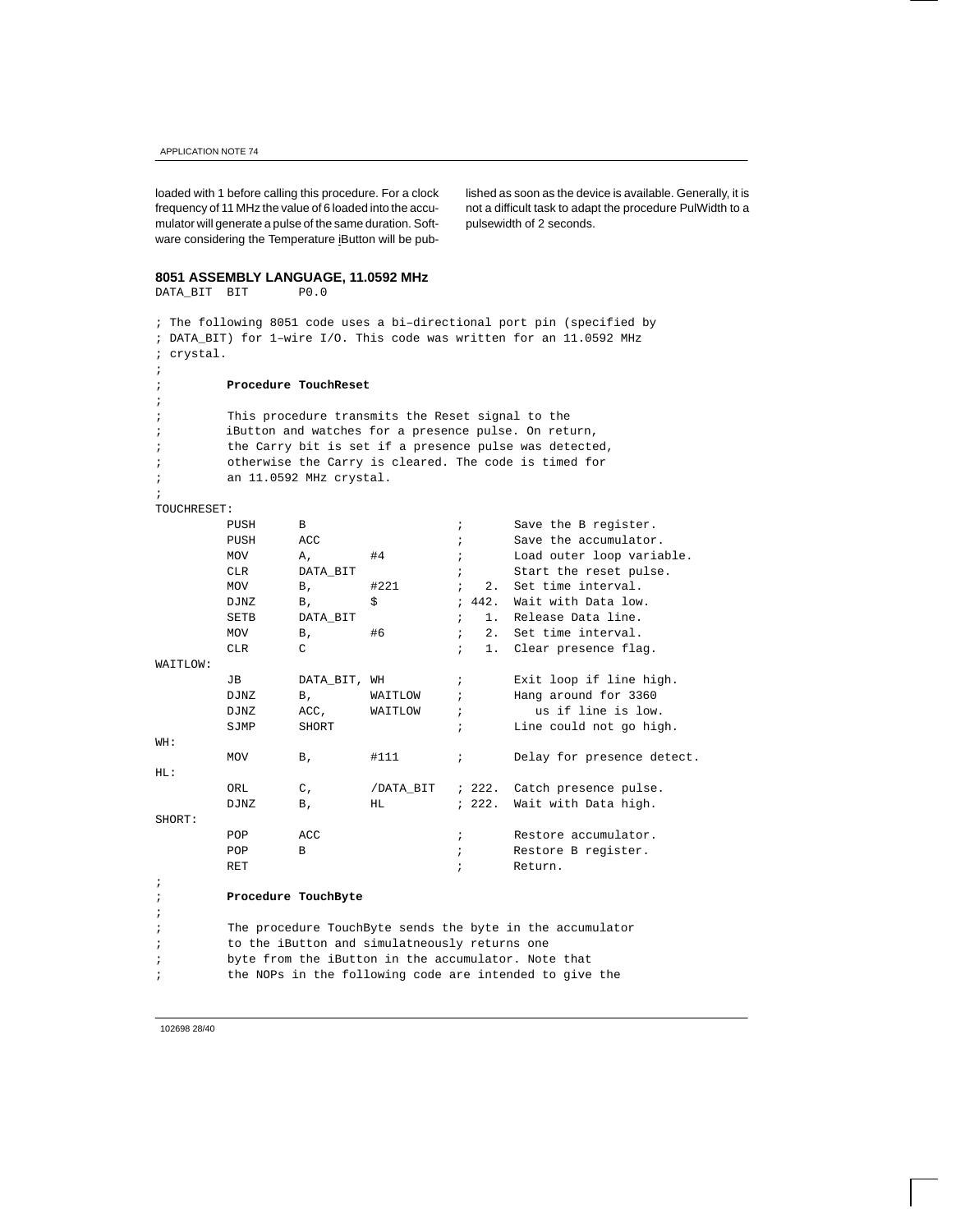; optimum performance when using a 11.0592 MHz crystal. ; Their purpose is to make the pulses as long as ; possible consistent with the iButton timing ; constraints. When using other crystal frequencies, ; the delays in this code should be adjusted to conform ; to the timing requirements of the iButton. ; TOUCHBYTE: PUSH B : B ; Save the B reqister. MOV B,  $#8$  ; Setup for 8 bits. BIT\_LOOP: RRC A  $\qquad$  A  $\qquad$   $\qquad$  A  $\qquad$  A  $\qquad$  A  $\qquad$  A  $\qquad$  A  $\qquad$  A  $\qquad$  A  $\qquad$  A  $\qquad$  A  $\qquad$  A  $\qquad$  A  $\qquad$  A  $\qquad$  A  $\qquad$  A  $\qquad$  A  $\qquad$  A  $\qquad$  A  $\qquad$  A  $\qquad$  A  $\qquad$  A  $\qquad$  A  $\qquad$  A  $\qquad$  A  $\qquad$  A  $\qquad$  A  $\$ CALL TOUCHBIT  $\qquad$  ; 2. Send bit. DJNZ B, BIT\_LOOP ; 2. Get next bit. RRC A ; Get final bit in ACC. POP B B  $\qquad \qquad ; \qquad \qquad$  Restore B register. RET  $\qquad \qquad ; \qquad \qquad$  Return to caller. TOUCHBIT: CLR DATA\_BIT  $\qquad \qquad ; \quad 1.$  Start the time slot. NOP  $\qquad \qquad ; \qquad 1.$  Delay to make sure NOP  $\qquad \qquad ; \qquad 1.$  that the iButton NOP  $\qquad \qquad ; \quad 1.$  sees a low for at NOP  $\qquad \qquad ; \qquad 1. \qquad \qquad$  least 1 microsecond. MOV DATA\_BIT, C  $\qquad$  ; 2. Send out the data bit. NOP  $\qquad \qquad ; \qquad 1.$  Delay to give the NOP  $\qquad \qquad ; \qquad 1. \qquad$  data returned from NOP  $\qquad \qquad ; \qquad 1.$  the iButton NOP  $\qquad \qquad ; \qquad 1.$  time to settle NOP  $\qquad \qquad ; \quad 1.$  before reading NOP  $\qquad \qquad ; \quad 1.$  the bit. MOV C, DATA\_BIT ; 1. Sample input data bit. PUSH B  $\qquad$  B  $\qquad$  B  $\qquad$  B  $\qquad$  B  $\qquad$  B  $\qquad$  B  $\qquad$  B  $\qquad$  B  $\qquad$  B  $\qquad$  B  $\qquad$  B  $\qquad$  B  $\qquad$  B  $\qquad$  B  $\qquad$  B  $\qquad$  B  $\qquad$  B  $\qquad$  B  $\qquad$  B  $\qquad$  B  $\qquad$  B  $\qquad$  B  $\qquad$  B  $\qquad$  B  $\qquad$  B  $\qquad$  B  $\qquad$  B MOV B, #12H ; 2. Delay until the end DJNZ  $B$ ,  $\frac{1}{2}$   $\frac{1}{2}$   $\frac{1}{2}$   $\frac{1}{2}$   $\frac{1}{2}$   $\frac{1}{2}$   $\frac{1}{2}$   $\frac{1}{2}$   $\frac{1}{2}$   $\frac{1}{2}$   $\frac{1}{2}$   $\frac{1}{2}$   $\frac{1}{2}$   $\frac{1}{2}$   $\frac{1}{2}$   $\frac{1}{2}$   $\frac{1}{2}$   $\frac{1}{2}$   $\frac{1}{2}$   $\frac{1}{2}$   $\frac{1}{2}$  POP B B  $\qquad \qquad ; \qquad \qquad$  Restore B register. SETB DATA\_BIT  $\qquad$  ; Terminate time slot. RET in the caller the caller of the Return to caller. ;  $\qquad \qquad \texttt{END} \qquad \qquad \texttt{Find of module.}$ 

## **8051 ASSEMBLY LANGUAGE, 1.8432 MHz**

; iButton I/O Procedures for use with a 1.8432 MHz crystal.

```
TOUCHRESET:
```

| CLR        | DATA BIT |      |             | $: -$ Pull the data line low. |
|------------|----------|------|-------------|-------------------------------|
| <b>MOV</b> | В.       | #35  |             | ; 2 Hold the data line        |
| DJNZ       | В.       | S    | <i>;</i> 70 | low for 481.77                |
| NOP        |          |      | $\sim$ 1    | microseconds.                 |
| SETB       | DATA BIT |      |             | ; 1 Release the data line.    |
| MOV        | В.       | #130 |             | : 2 Short circuit timeout.    |
|            |          |      |             |                               |

102698 29/40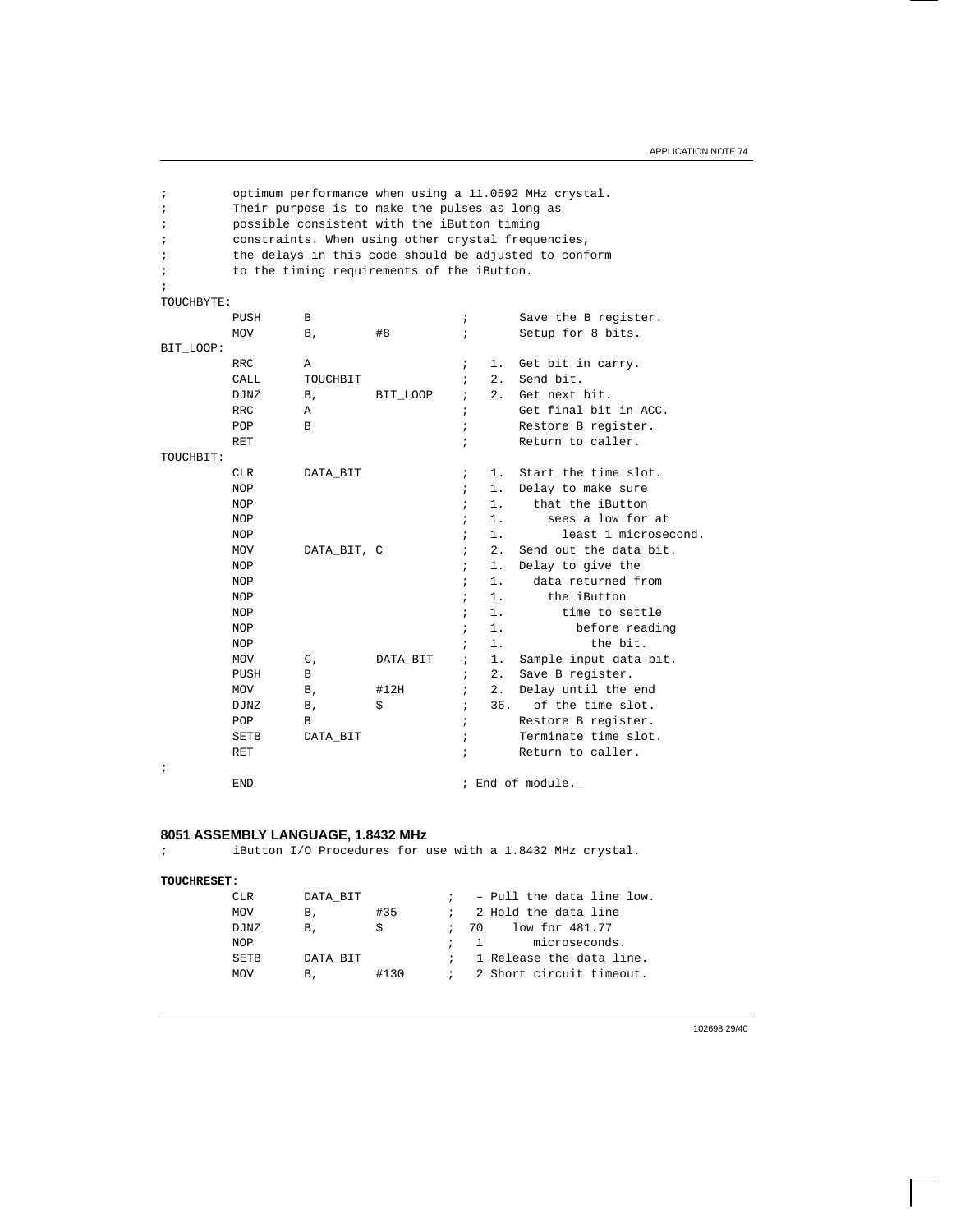| WAITLOW:          | <b>CLR</b>                | C           |                               | $\mathbf{i}$ |              | 1 Presence pulse detector.                                                                       |
|-------------------|---------------------------|-------------|-------------------------------|--------------|--------------|--------------------------------------------------------------------------------------------------|
|                   | JВ<br><b>DJNZ</b><br>SJMP | Β,<br>ABORT | DATA BIT, WAITHIGH<br>WAITLOW | $\ddot{i}$   |              | ; 260 Go look for Presence pulse.<br>; 260 Abort on short circuit.<br>Short circuit (3.8877 ms). |
| WAITHIGH:         |                           |             |                               |              |              |                                                                                                  |
|                   | <b>MOV</b>                | В,          | #18                           | $\ddot{i}$   |              | 2 Prepare for high period.                                                                       |
| HL:               |                           |             |                               |              |              |                                                                                                  |
|                   | ORL                       | $C_{I}$     |                               |              |              | /DATA_BIT ; 36 Trap the Presence pulse.                                                          |
|                   | <b>DJNZ</b>               | Β,          | HL                            | $\ddot{i}$   |              | 36 Wait out 481.77 microsec.                                                                     |
| ABORT:            |                           |             |                               |              |              |                                                                                                  |
|                   | RET                       |             |                               |              |              | Return.                                                                                          |
| <b>TOUCHBYTE:</b> |                           |             |                               |              |              |                                                                                                  |
|                   | MOV                       | Β,          | #8                            | $\mathbf{i}$ |              | Prepare to move 8 bits.                                                                          |
| BIT LOOP:         |                           |             |                               |              |              |                                                                                                  |
|                   | <b>RRC</b>                | A           |                               | $\ddot{i}$   |              | Move LSB to Carry.                                                                               |
|                   | JС                        | SENDONE     |                               | $\mathbf{r}$ |              | If Carry then send 1.                                                                            |
|                   | <b>CLR</b>                | DATA_BIT    |                               | $\mathbf{i}$ |              | Otherwise send 0.                                                                                |
|                   | SJMP                      | DELAYSET    |                               | $\ddot{ }$   |              | 2 Wait out rest of time slot.                                                                    |
| SENDONE:          |                           |             |                               |              |              |                                                                                                  |
|                   | <b>CLR</b>                | DATA_BIT    |                               | $\ddot{i}$   |              | Start read/write 1 slot.                                                                         |
|                   | <b>SETB</b>               | DATA BIT    |                               | $\ddot{i}$   |              | 1 Set data line.                                                                                 |
|                   | <b>MOV</b>                | $C_{I}$     | DATA BIT                      | $\mathbf{r}$ |              | 1 Read data line.                                                                                |
| DELAYSET:         |                           |             |                               |              |              |                                                                                                  |
|                   | <b>NOP</b>                |             |                               | $\ddot{ }$   |              | 1 Delay 7 more cycles                                                                            |
|                   | <b>NOP</b>                |             |                               | $\ddot{i}$   | $\mathbf{1}$ | to produce enough                                                                                |
|                   | <b>NOP</b>                |             |                               | $\ddot{i}$   | $\mathbf{1}$ | delay to complete                                                                                |
|                   | <b>NOP</b>                |             |                               | $\ddot{i}$   | $\mathbf{1}$ | the time slot.                                                                                   |
|                   | <b>NOP</b>                |             |                               | $\ddot{i}$   | $\mathbf{1}$ |                                                                                                  |
|                   | <b>NOP</b>                |             |                               | $\ddot{i}$   | $\mathbf{1}$ |                                                                                                  |
|                   | <b>NOP</b>                |             |                               | $\ddot{i}$   | $\mathbf{1}$ |                                                                                                  |
|                   | <b>SETB</b>               | DATA_BIT    |                               | $\ddot{i}$   |              | 1 Done (65.1 microseconds).                                                                      |
|                   | DJNZ                      | Β,          | BIT LOOP                      | $\ddot{i}$   |              | Repeat to send 8 bits.                                                                           |
|                   | <b>RRC</b>                | Α           |                               | $\ddot{i}$   |              | Align final result.                                                                              |
|                   | RET                       |             |                               | $\ddot{i}$   |              | Return.                                                                                          |

## **8051 ASSEMBLY LANGUAGE PULSEWIDTH (1.8432 AND 11.0592 MHz)**

| PROGRAM      | BIT        | Pn.i                          |     |  |                                                         |
|--------------|------------|-------------------------------|-----|--|---------------------------------------------------------|
| $\cdot$      |            |                               |     |  |                                                         |
| $\cdot$      |            |                               |     |  | This procedure generates a 0.5 ms low pulse on port     |
| $\cdot$      |            |                               |     |  | Pn.i of an 8051 microprocessor, where $0 \leq n \leq 3$ |
| $\cdot$      |            |                               |     |  | and $0 \le i \le 7$ . The frequency of the crystal, in  |
| $\cdot$      |            |                               |     |  | multiples of the minimum frequency 1.8432 MHz, must     |
| $\ddot{i}$   |            | be passed in the accumulator. |     |  |                                                         |
| $\mathbf{r}$ |            |                               |     |  |                                                         |
| PULWIDTH:    |            |                               |     |  |                                                         |
|              | MOV        | Β,                            | #38 |  | ; Number of loops at 1.8432 MHz.                        |
|              | MUL        | AВ                            |     |  | $;$ AB = # of loops given frequency.                    |
|              | <b>INC</b> | B                             |     |  | ; Adjust count value for                                |
|              |            |                               |     |  | use with DJNZ instruction.                              |
|              |            |                               |     |  |                                                         |
|              |            |                               |     |  |                                                         |

102698 30/40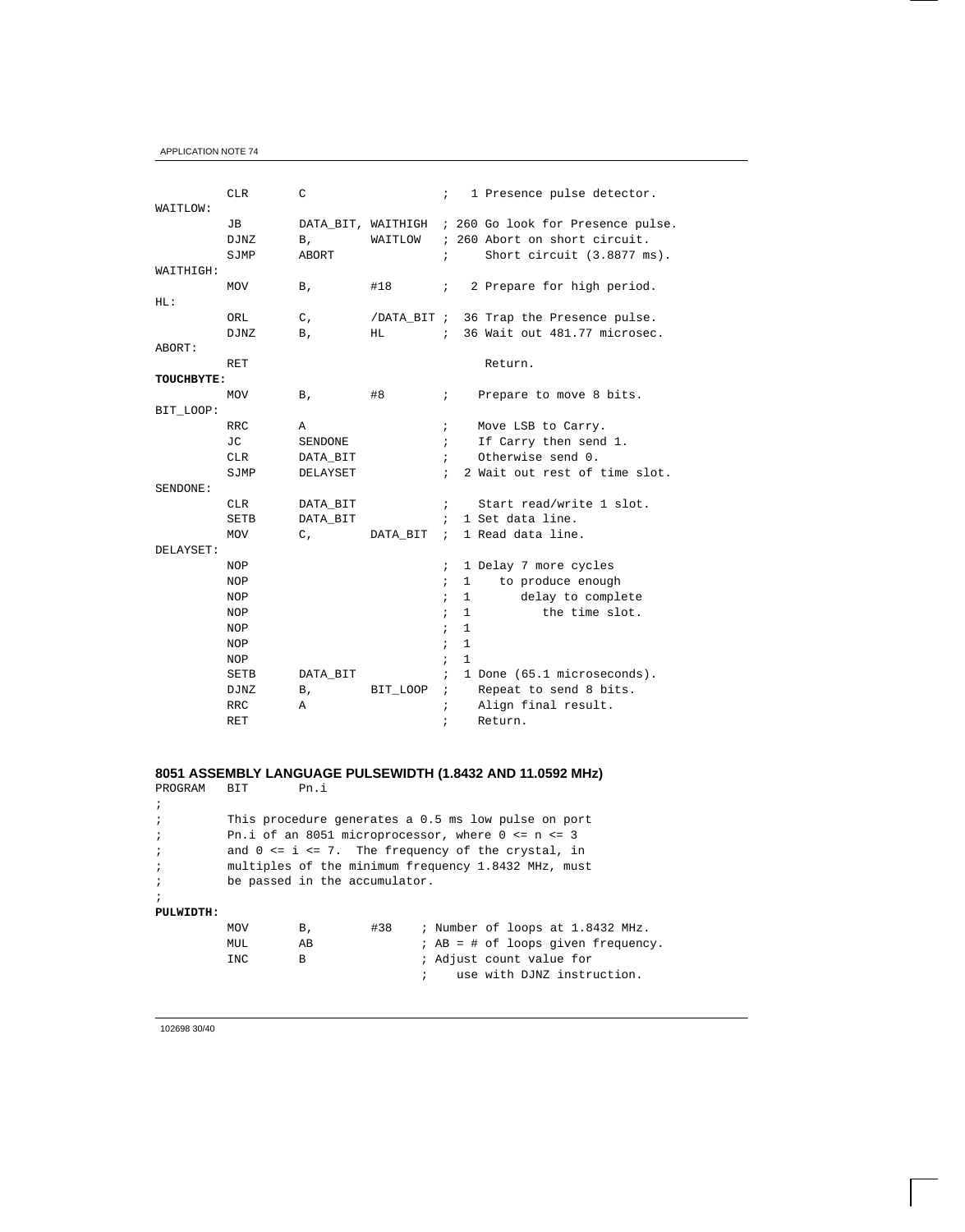PUSH PSW ; Preserve state of interrupts. CLR EA : Inhibit all interrupts. CLR PROGRAM ; Bring the port pin low. LOOP: DJNZ ACC, LOOP ; Count while DJNZ B, LOOP ; pin is low. SETB PROGRAM ; Bring the port pin high. POP PSW ; Restore state of interrupts. RET in the contract of the contract of the Return.

## **C. RS232 Interface R/W All**

UARTs like the 8250 can be connected to any microprocessor to implement a RS232 type interface. The software to operate the UART mainly consists of reading and writing the UART's internal registers (Figure 8). This can easily be done in any high level language. Depending on the computer, the physical address of the UART will be different, but the crystal will usually be a 1.8432 MHz type. Not regarding the UART's physical address, the software examples for TouchReset and TouchByte given on the following pages are very general. The languages C and Pascal are very common and a variety of compilers is available.

Unfortunately, the UART does not control the timing of the signals DTR and RTS. It only allows activation or deactivation of these signals by setting or clearing bits inside its control registers. The timing itself is left to the microprocessor and its peripheral timing circuits. From the software developer's point of view this is a step backwards to assembly language, where every command and its execution time at a specified clock frequency need to be counted. For this reason it is not possible to provide machine–independent software to generate the programming pulse.

The most common computer using a 8250 type UART to implement a RS232 interface is the IBM–compatible PC. These machines employ a programmable interval timer 8253 running at 2.3863633 MHz for general timing purposes. This timer is involved in controlling the timing of the software examples of PulWidth. The pulsewidth is specified by a formal parameter passed to PulWidth. For 0.5 ms the value of this parameter is 1193 decimal. Under DOS, the software examples given below will perform accurately and almost independent of the CPU clock. Due to a very different environment and use of resources under WINDOWS, the pulses will be longer and also dependent on the CPU clock. This can be compensated for experimentally by reducing the value of the parameter passed to PulWidth. Software considering the Temperature iButton will be published as soon as the device is available. For the 5V–type RS232 interface a pulsewidth of 2 seconds will be required for the strong pullup to 5V. The 12V RS232 interface has enough power available to run one Temperature iButton without extra power switching.

## **C LANGUAGE FOR UART 8250 SYSTEMS**

/\*

## In the following C language code, 1–wire I/O is accomplished using the serial port of an IBM PC or compatible. The serial port must be capable of a 115,200 bps data rate. Setup must be called before any of the touch functions to verify the existence of the specified com port and initialize it.

```
 ––––––––––––––––––––––––––––––––––––––––––––––––––––––––––––––––––––
    The setup function makes sure that the com port number passed to it
    is from 1 to 4 and has a valid address associated with it.
*/
uchar Setup(uchar CmPt)
{
     uint far *ptr = (uint far *) 0x004000000;
      uint SPA;
```
102698 31/40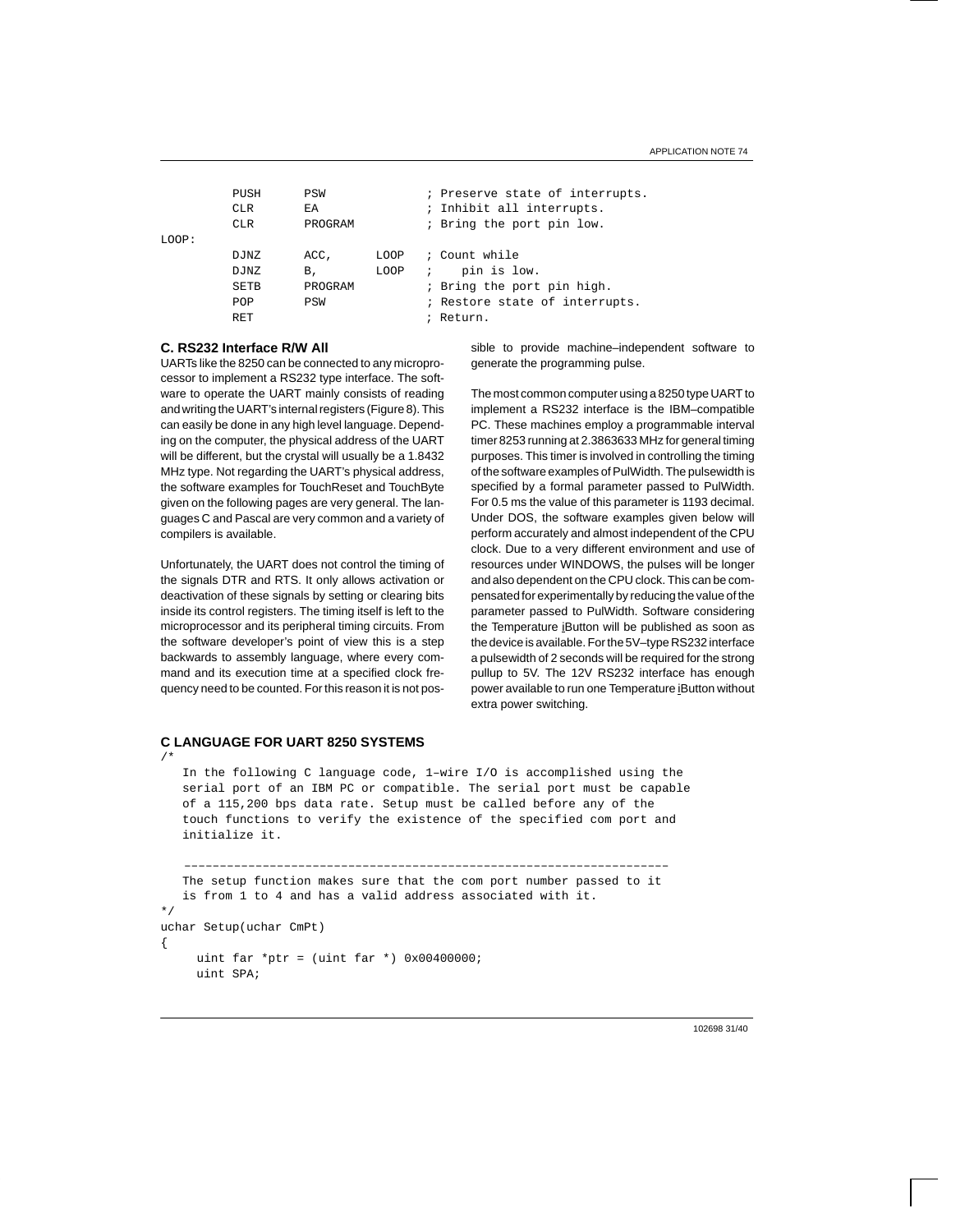```
/* check to see if it is a valid com port number and address */SPA = * (ptr+CmPt-1); /* get the address */
    if (CmPt < 1 || CmPt > 4 || SPA) return FL;
      /* serial port initialization */
    outportb(SPA+3,0x83); /* set DLAB */
    outportb(SPA , 0x01); /* bit rate is 115200 */
     outportb(SPA+1,0x00);
    outportb(SPA+3,0x03); /* 8 dta, 1 stp, no par */
     outportb(SPA+1,0x00); /* no interrupts */
    outportb(SPA+4,0x03); /* RTS and DTR on */
     return TR;
}
/*––––––––––––––––––––––––––––––––––––––––––––––––––––––––––––––––––––––––
 * Do a reset on the 1 wire port and return 0 no presence detect
                                           1 presence pulse no alarm
 * 2 alarm followed by presence
  * 3 short circuit to ground
                                           4 no com port found
 *
 * The global variable 'com_port' must be set to the com port that the
 * DS9097 COM Port Adapter is attached to before calling this routine.
 *
 */
uchar TouchReset( void )
{
     uint SPA,F,X,Y,tmp,trst=0;
    uint far *ptr = (uint far *) 0x00400000;
     ulong far *sysclk = (ulong far *) 0x0040006c;
     ulong M;
     /* get the serial port address */
    SPA = * (ptr+com\_port-1); /* return if there is no address */
     if (!SPA) return 4;
     /* serial port initialization */
     outportb(SPA+3,0x83); /* set DLAB */
     outportb(SPA ,0x01); /* bit rate is 115200 */
     outportb(SPA+1,0x00);
     outportb(SPA+3,0x03); /* 8 dta, 1 stp, no par */
     outportb(SPA+1,0x00); /* no interrupts */
    outportb(SPA+4,0x03); /* RTS and DTR on */ /* Initialize the time limit */
    M = *sysclk +1;
```

```
102698 32/40
```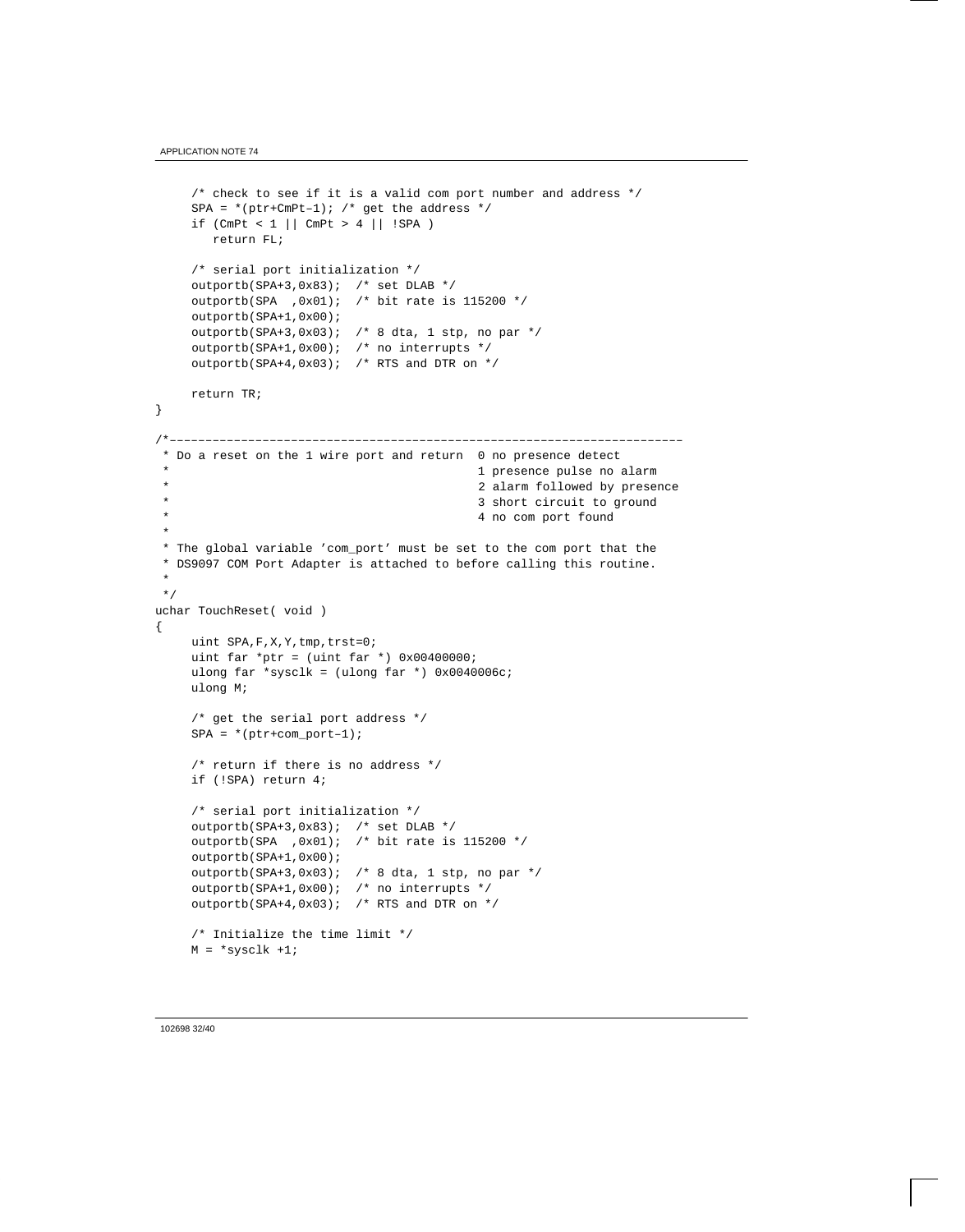```
 /* loop to clear the buffers */
    do \{ \text{tmp = importb(SPA+5) & 0x60; } \} while (\text{tmp != 0x60}); /* flush input */
    while (inportb(SPA+5) & 0x1) X = inportb(SPA);
     outportb(SPA+3,0x83); /* set DLAB */
    outportb(SPA+1,0x00); /* baud rate is 10473 */
     outportb(SPA ,0x0B);
    outportb(SPA+3,0x03); /* 8 dta, 1 stp, no par */
     outportb(SPA ,0xF0); /* send the reset pulse */
     /* wait until character back or timeout */
     do
     {
          Y = inportb(SPA+5);
         F = Y & 0x1; } while ( !F && (*sysclk <= M) );
    if (F) X = inportb(SPA);
     else return 3;
    if (X != 0xF0) /* if more bits back than sent then there */
     { /* is a device if framing error or break */
         trst = TRi if ( (Y & 0x18) != 0 )
          {
              trst = 2i /* loop to clear the buffers */
              do \{ \text{tmp = importb(SPA+5) & 0x60; } \} while (\text{tmp != 0x60)};
               /* wait until character back or timeout */
               do
\{Y = importb(SPA+5);F = Y & 0x1; } while ( !F && (*sysclk <= M) );
              if (F) X = inportb(SPA);
               else return 3;
          }
     }
 outportb(SPA+3,0x83); /* set DLAB */
 outportb(SPA ,0x01); /* bit rate is 115200 */
 outportb(SPA+3,0x03); /* 8 dta, 1 stp, no par */
     return trst;
```
}

102698 33/40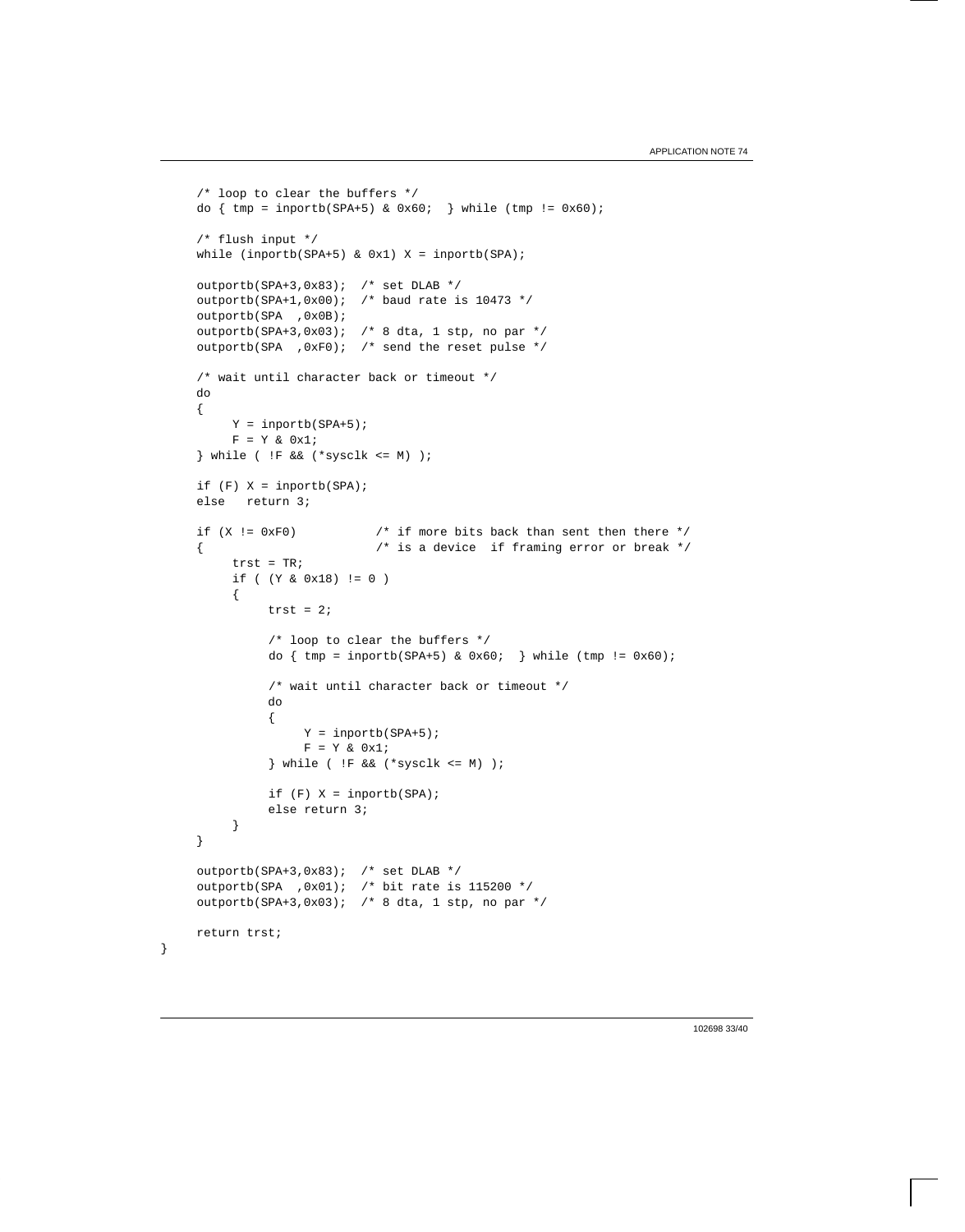```
/*––––––––––––––––––––––––––––––––––––––––––––––––––––––––––––––––––––––––
 * This is the 1–Wire routine 'TouchByte', sometimes called 'DataByte'.
 * It transmits 8 bits onto the 1–Wire data line and receives 8 bits
 * concurrently. The global variable 'com_port' must be set to the
  * com port that the serial brick is attached to before calling this
 * routine. This com port must also be set to 115200 baud, 8 dta, 1 stp,
 * and no parity. This routine returns the uchar 8 bit value received.
 * If it times out waiting for a character then 0xFF is returned.
 */
uchar TouchByte(uchar outch)
{
     uchar inch=0, sendbit, Mask=1;
      uint SPA;
     uint far *ptr = (uint far *) 0x004000000;
     ulong far *sysclk = (ulong far *) 0x0040006c;
      ulong M;
      /* get the serial port address */
     SPA = * (ptr+com\_port-1); /* Initialize the time limit */
     M = *sysclk +2; /* wait to TBE and TSRE */
      do {} while ( (inportb(SPA+5) & 0x60) != 0x60 );
      /* flush input */
      while ( (inportb(SPA+5) & 0x1) )
           inportb(SPA);
      /* get first bit ready to go out */
      sendbit = (outch & 0x1) ? 0xFF : 0x00;
      /* loop to send and receive 8 bits */
      do
      {
           outportb(SPA,sendbit); /* send out the bit */
           /* get next bit ready to go out */
          Mask \lt\lt= 1;
          sendbit = (out & Mask) ? 0xFF : 0x00;
           /* shift input char over ready for next bit */
          inch \n > = 1;
           /* loop to look for the incoming bit */
          for (i; j) {
                /* return if out of time */
                if ( *sysclk > M )
                   return 0xFF;
```
#### 102698 34/40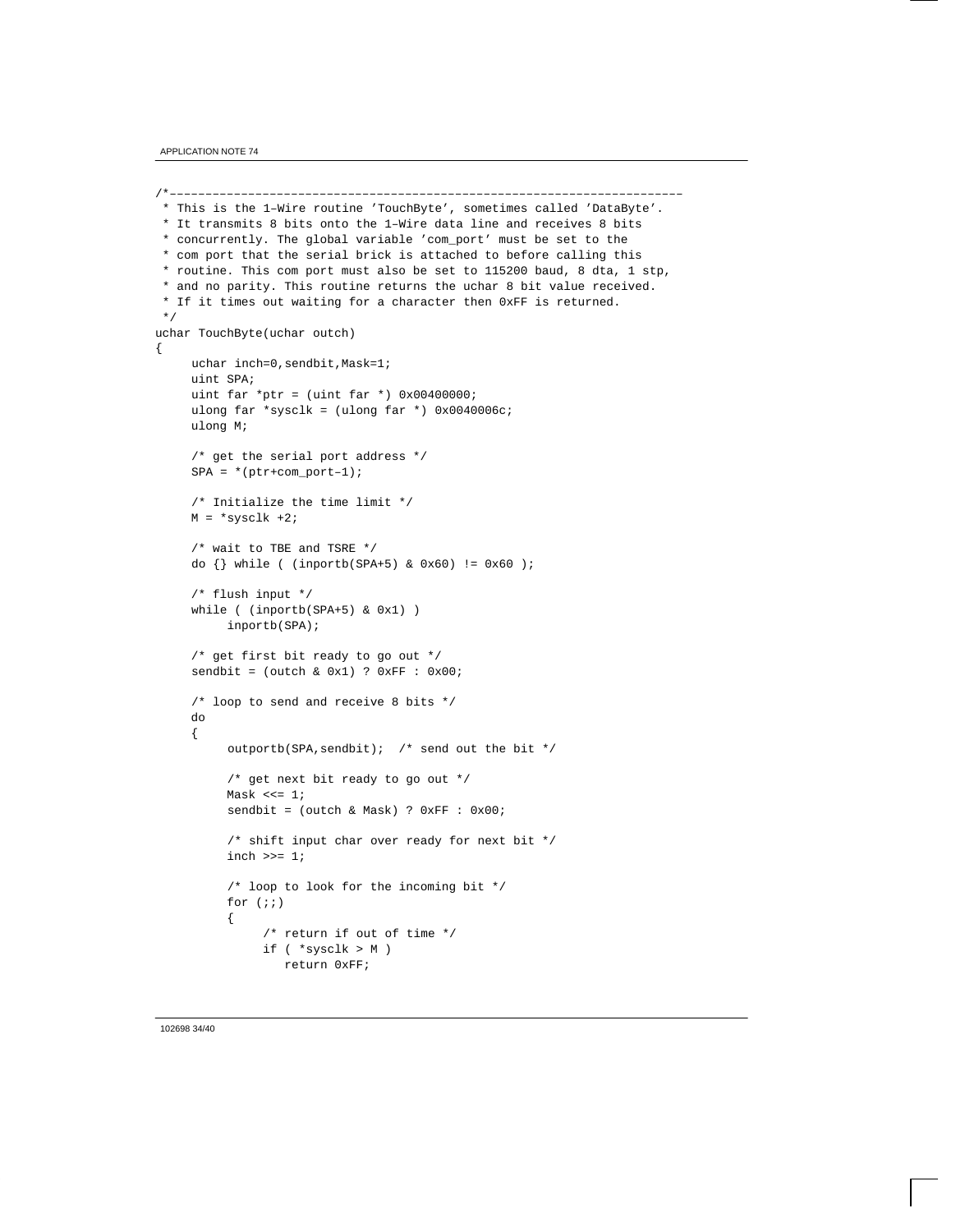```
 if ( inportb(SPA+5) & 0x01 )
{
                inch |= ((inportb(SPA) & 0x01) ? 0x80 : 0x00);
                break;
 }
         }
     } while (Mask);
     return inch; /* return the input char */
}
```
## **C LANGUAGE PULSEWIDTH FOR SYSTEMS USING 8253 AND 8250**

```
// standard include header file
#include <dos.h>
// function prototype
void PulWidth(unsigned int);
// global variable
int SPA;
//–––––––––––––––––––––––––––––––––––––––––––––––––––––––––––––––––––––––––
// This procedure creates a fixed pulse width for programming that is
// approximately independent of system clock speed. X is in units of
// 0.419 microseconds for values greater than about 1000.
//
void PulWidth(unsigned int X)
{
    unsigned int N,M;
   disable(); \sqrt{2} // turn off interrupts
    outportb(SPA+4,(inportb(SPA+4) & 0xFD)); // apply program pulse to rts
    outportb(0x43,0); // freeze value in timer
    M = inportb(0x40); // read value in timer
   M = (inportb(0x40) << 8);
    do
     {
        outport(0x43,0); // freese value in timer
       N = inportb(0x40); \frac{1}{2} // read value in timer
       N = (inportb(0x40) << 8); }
   while (X > (M - N));
    outportb(SPA+4,(inportb(SPA+4) | 0x02)); // remove program Voltage
   enable(); \sqrt{2} // turn interrupts on
}
```
102698 35/40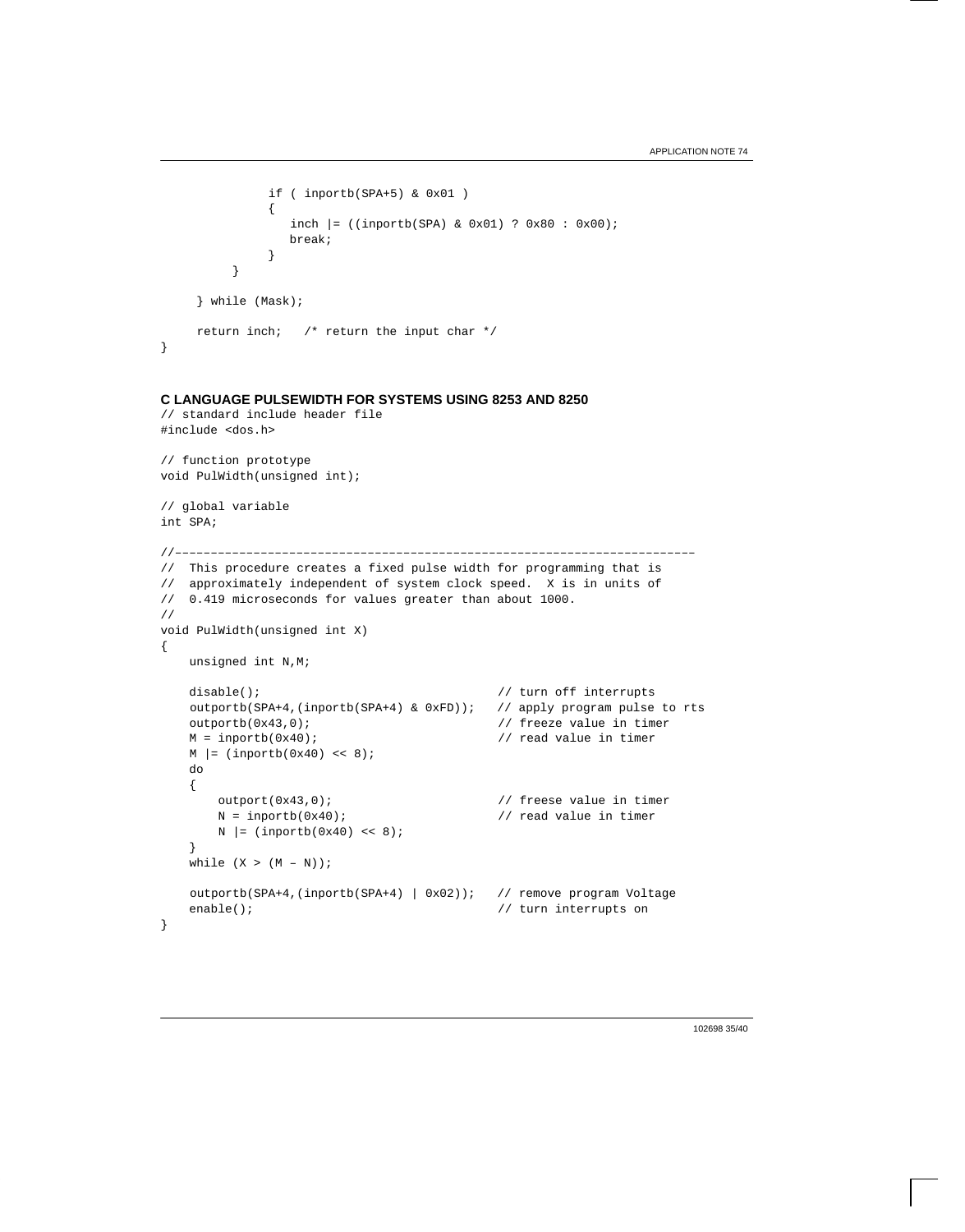## **PASCAL LANGUAGE FOR UART 8250 SYSTEMS**

```
{
   In the following pascal code 1–wire I/O is accomplished using the
   serial port of an IBM PC or compatible. The serial port must be capable
   of a 115,200 bps data rate.
}
Const
  SPA : Word = 0; \{ Currently active serial port address }
Function TouchReset(N: Byte): Boolean;
{
   This function transmits the one–wire protocol reset sequence to
   the device connected to COM port number N. This sequence consists
   of a low pulse lasting a mimimum of 480 us followed by a high dead
   time lasting a mimimum of 480 us. The function returns True if a
   presence detect pulse occurs during the dead time, otherwise
   it returns False.
}
Const
   Init : Array[1..4] of Boolean = (True, True, True, True);
Var
   S : Array[1..4] of Word Absolute $40:0;
   T : LongInt Absolute $40:$6C;
   M : LongInt;
   F : Boolean;
   X, Y : Byte;
Begin
  SPA := 0; TouchReset := False; \{ Assume failure \}If (N > 0) and (N < 5) and (S[N] > 0) then Begin { Legal port # }
     SPA := S[N]; { Save active serial port address }
      If Init[N] then Begin { Serial port requires initialization }
        Port[SPA +3] := $83; { Set the DLAB }
       Port[SPA] := 1; \{ Bit rate is \} Port[SPA +1] := 0; { 115200 bps }
       Port[SPA +3] := 3; \{ 8 \text{ dta}, 1 \text{ stp}, \text{ no par } \}Port[SPA +1] := 0; \{ No\text{ intervals } \}Port[SPA +4] := 3; \{RTS \text{ and DTR on } \}Init[N] := False; { Initialization completed }
      End;
     M := T + 1;<br>M := T + 1;<br>M := T + 1;Repeat until Port[SPA +5] and $60 = $60; { Await TBE & TSRE }
     While Odd(Port[SPA +5]) do X := Port[SPA]; { Flush input }
     Port[SPA +3] := $83; \{ Set DLAB \} port[SPA+1] := 0; { Baud rate is 10473 }
     Port[SPA] := 11;Port[SPA +3] := 3; \{ 8 \text{ data}, 1 \text{ stop}, \text{ no parity} \}Port[SPA] := $F0; \{ Send the reset pulse \}Repeat { Wait until character back or timeout }
       Y := Port[SPA +5];F := \text{Odd}(Y);
```
102698 36/40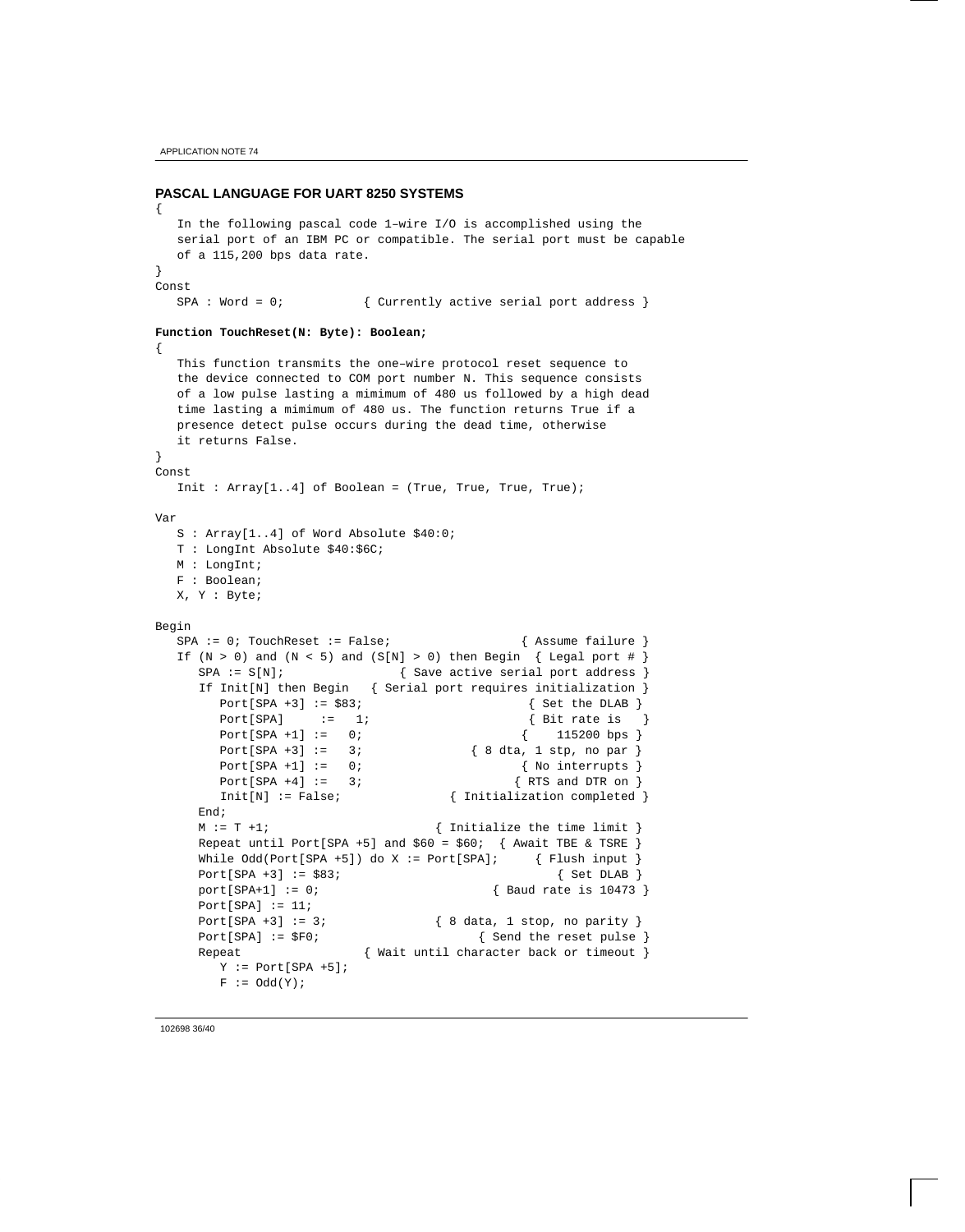```
until F or (T > M);
      If F then X := Port[SPA] else X := \frac{SP}{SP0};
       If (X <> $F0) Then Begin { If more bits back than sent }
        TouchReset := True; \{ then there is a device \}If ((Y and $18) <> 0) Then Begin { Framing error or break }
           Repeat until Port[SPA +5] and $60 = $60; { TBE & TSRE }
           Repeat F := Odd(Port[SPA +5]) until F or (T > M);
            If F then X := Port[SPA];
         End;
       End;
      Port[SPA +3] := $83; \{Set the DLAB\} Port[SPA] := 1; { Bit rate is 115200 bps }
      Port[SPA +3] := 3; \{ 8 \text{ dta, 1 stp, no par } \} End;
End;
Function TouchByte(X: Byte): Byte;
{
    This function transmits the byte X to the device attached to the
    currently active serial port SPA, and returns a byte from the
    device as its value.
}
Var
    T : LongInt Absolute $40:$6C;
    M : LongInt;
   I, J : Byte;
Begin
    If SPA = 0 then TouchByte := X else Begin
      M := T + 1; { Initialize the time limit }
       Repeat until Port[SPA +5] and $60 = $60; { Await TBE & TSRE }
      While Odd(Port[SPA +5]) do I := Port[SPA]; { Flush input }
      I := 0; J := 0; \{ Initialize output & input bit counters \} Repeat
         If Odd(Port[SPA +5]) then Begin
           Inc(J); If Odd(Port[SPA]) then X := X or $80;
        End else If (I <= J) and (Port[SPA + 5] and $20 = $20) then Begin
            If Odd(X) then Port[SPA] := $FF else Port[SPA] := 0;
           X := X \text{ shr } 1; \text{Inc}(I); End;
      Until (J = 8) or (T > M);
       While (J < 8) do Begin
        X := X \text{ shr } 1 \text{ or } $80; Inc(J)
       End;
      TouchByte := X; End;
End;
```
102698 37/40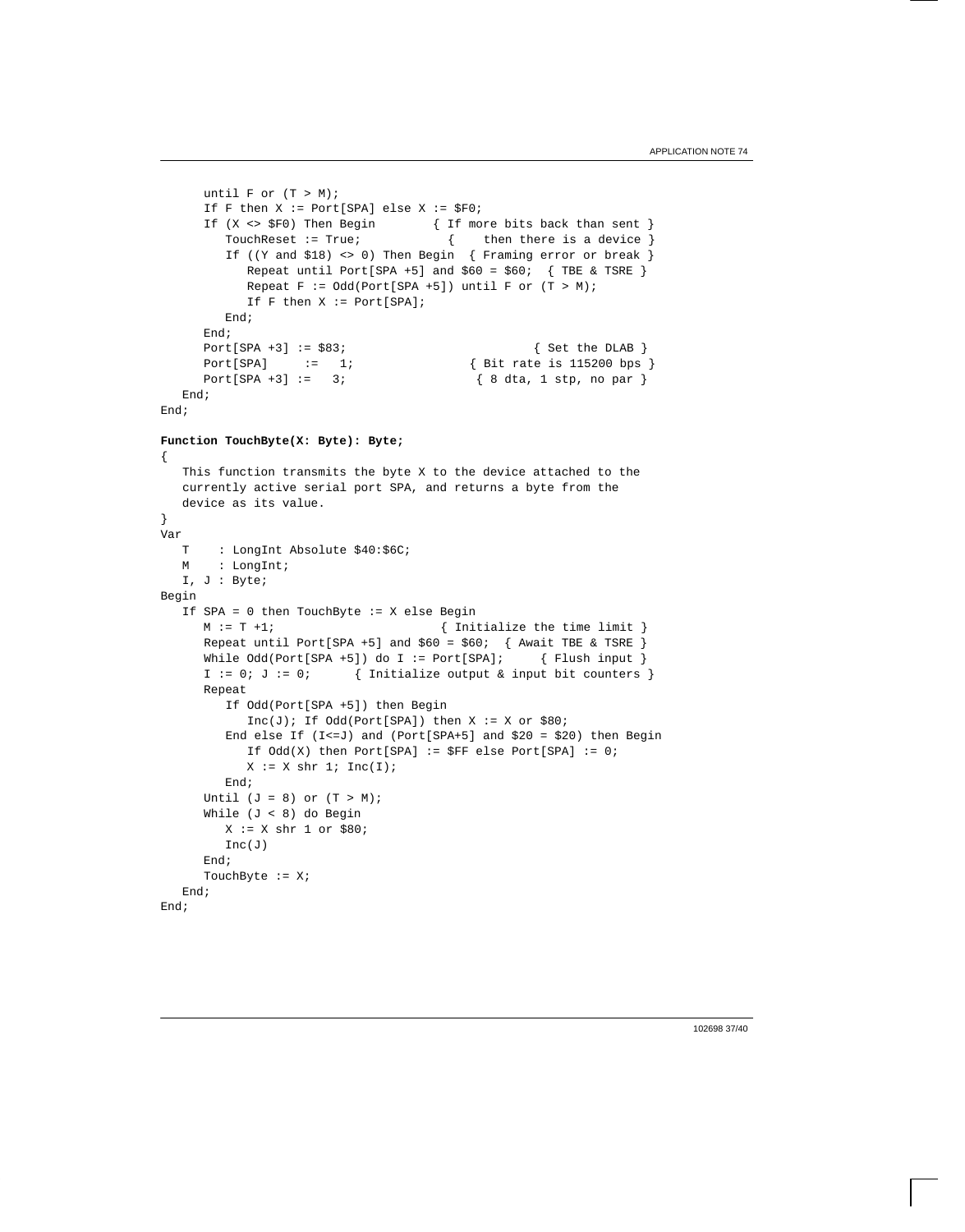APPLICATION NOTE 74

{

}

## **PASCAL LANGUAGE PULSEWIDTH FOR SYSTEMS USING 8253 AND 8250**

```
Procedure PulWidth(X : Word);
```
 This procedure creates a fixed pulse width for programming that is approximately independent of system clock speed. When used in an IBM PC or compatible computer operating under MS– DOS, X is in units of 0.419 microseconds for values of X greater than about 1000. The procedure can be used with any processor having an 8250 UART I/O mapped to base port address SPA and an 8253 timer mapped to base port address \$40, operating with an input clock of 2.386363 MHz and with its count limit set to the maximum value.

```
Var
   M, N : Word;
Begin
  Inline($FA); {True}Port[SPA +4] := Port[SPA +4] and $FD; {Apply Program Pulse on RTS}
  Port[$43] := 0; \{Freeze \ value \ in \ timer\} M := Port[$40] shl 8 or Port[$40]; {Read value in timer}
  Repeat {Loop} to consume real time}
    Port[$43] := 0; {Freeze value in timer again} N := Port[$40] shl 8 or Port[$40]; {Read new value in timer}
  Until M - N \geq X; \{ \text{See if "X" used have elapsed} \}Port[SPA +4] := Port[SPA +4] or 2; {Remove Program Voltage}
  Inline($FB); \{Turn\ interest\ on\}End;
```
### **VIII. SUMMARY**

This application note explains the hardware of different types of 1–Wire interfaces and software examples adapted to this hardware. Depending on the types of iButtons required for a project and the type of computer to be used, the most economic interface is easily found. The hardware examples shown are basically two different types: 5V general interface and 12V RS232 interface. Within the 5V group a common printed circuit board could be used for all four circuits. The variations can be achieved by different population of components (Table 4). The same principle is used for the 12V RS232 interface. The population determines if it is a Read all or a Read/Write all type of interface (Table 5).

There are other possible circuit implementations to create a 1–Wire interface. The circuits described in this application note cover many different configurations. For a custom application, one of the described options can be adapted to meet individual needs. The circuits can be used for reading and writing SRAM based iButtons, for individually programming EPROM based iButtons and for temperature measurement with the DS1920 Temperature iButton. For programming large quantities of EPROM based iButtons with the same data (gang programming) commercial programmers are available from several independent companies. A list of vendors is available from Dallas Semiconductor on request.

102698 38/40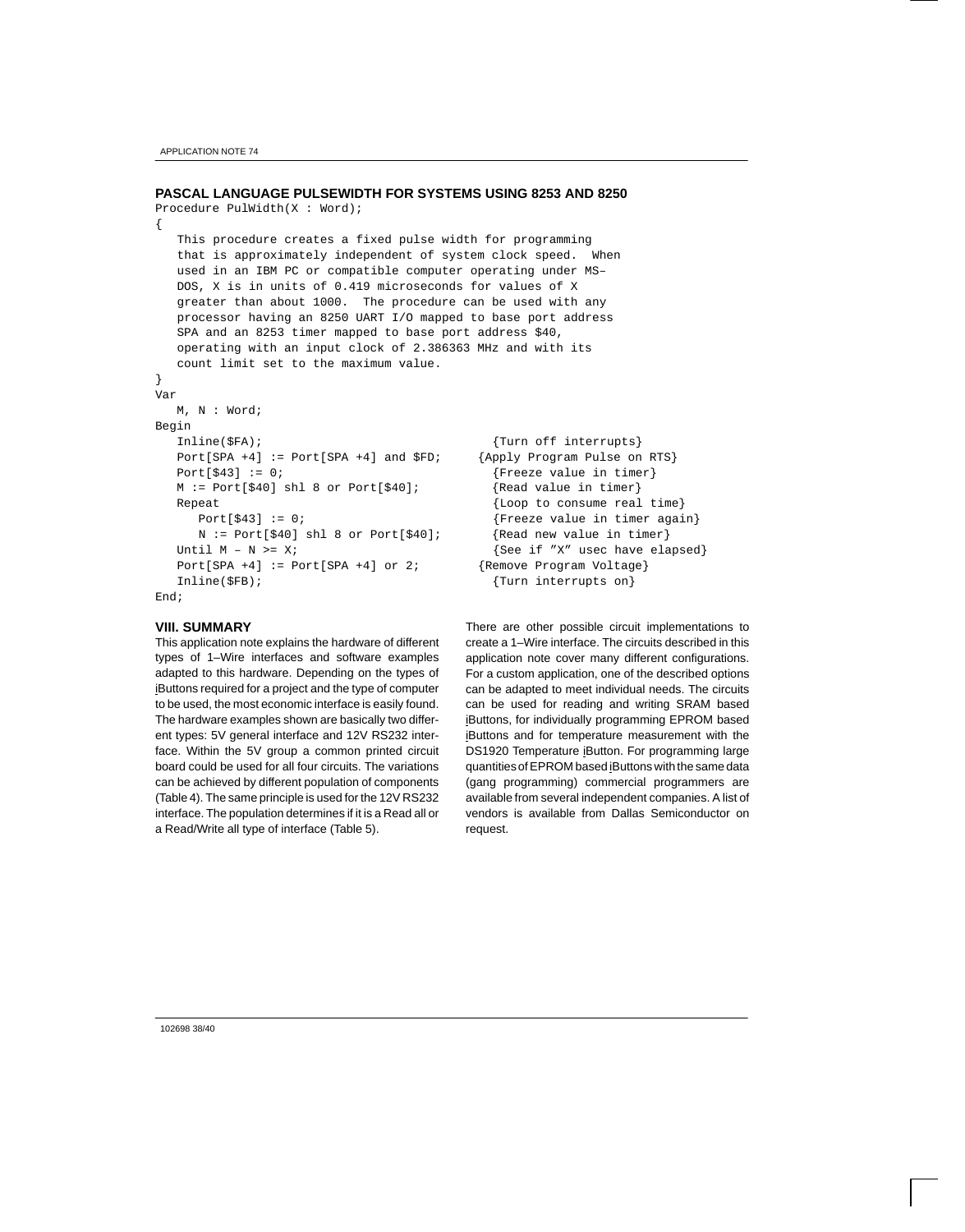| <b>POSITION</b> | <b>TTL READ ALL</b> | <b>5V RS232 RD ALL</b> | <b>TTL RW ALL</b> | <b>5V RS232 RW ALL</b> |
|-----------------|---------------------|------------------------|-------------------|------------------------|
| C <sub>1</sub>  | empty               | empty                  | 10µ tantalum      | 10µ tantalum           |
| C <sub>2</sub>  | empty               | empty                  | 150p, ceramic     | 150p, ceramic          |
| D <sub>1</sub>  | 1N5242 (12V)        | 1N5242 (12V)           | 1N5242 (12V)      | 1N5242 (12V)           |
| D <sub>2</sub>  | 1N5232 (5.6V)       | 1N5232 (5.6V)          | 1N5242 (12V)      | 1N5242 (12V)           |
| D <sub>3</sub>  | empty               | 1N5232 (5.6V)          | empty             | 1N5242 (12V) optional  |
| D4              | empty               | empty                  | 1N5242 (12V)      | 1N5242 (12V)           |
| D <sub>5</sub>  | empty               | empty                  | ERA-82-004        | ERA-82-004             |
| D <sub>6</sub>  | empty               | empty                  | 1N5818            | 1N5818                 |
| D7              | short               | short                  | empty             | ERA-82-004 optional    |
| IC <sub>1</sub> | empty               | empty                  | LT1109CN8-12      | LT1109CN8-12           |
| Q <sub>1</sub>  | 2N7000              | 2N7000                 | 2N7000            | 2N7000                 |
| Q <sub>2</sub>  | short GD            | 2N7000                 | short GD          | 2N7000                 |
| Q3              | empty               | empty                  | 2N7000            | 2N7000                 |
| Q4              | empty               | empty                  | 2N7000            | 2N7000                 |
| Q <sub>5</sub>  | empty               | empty                  | <b>BSS110</b>     | <b>BSS110</b>          |
| R <sub>1</sub>  | 4.7 k $\Omega$      | 4.7 k $\Omega$         | 4.7 k $\Omega$    | 4.7 k $\Omega$         |
| R <sub>2</sub>  | empty               | 4.7 k $\Omega$         | empty             | 4.7 k $\Omega$         |
| R <sub>3</sub>  | empty               | empty                  | 100 k $\Omega$    | 100 k $\Omega$         |
| R4              | empty               | empty                  | 100 k $\Omega$    | 100 $k\Omega$          |
| R <sub>5</sub>  | empty               | empty                  | 47 k $\Omega$     | 47 k $\Omega$          |
| L1              | empty               | empty                  | see text          | see text               |

**PARTS LIST FOR 5V SERIAL TO 1–WIRE PORT ADAPTERS (FOUR OPTIONS)** Table 4

102698 39/40